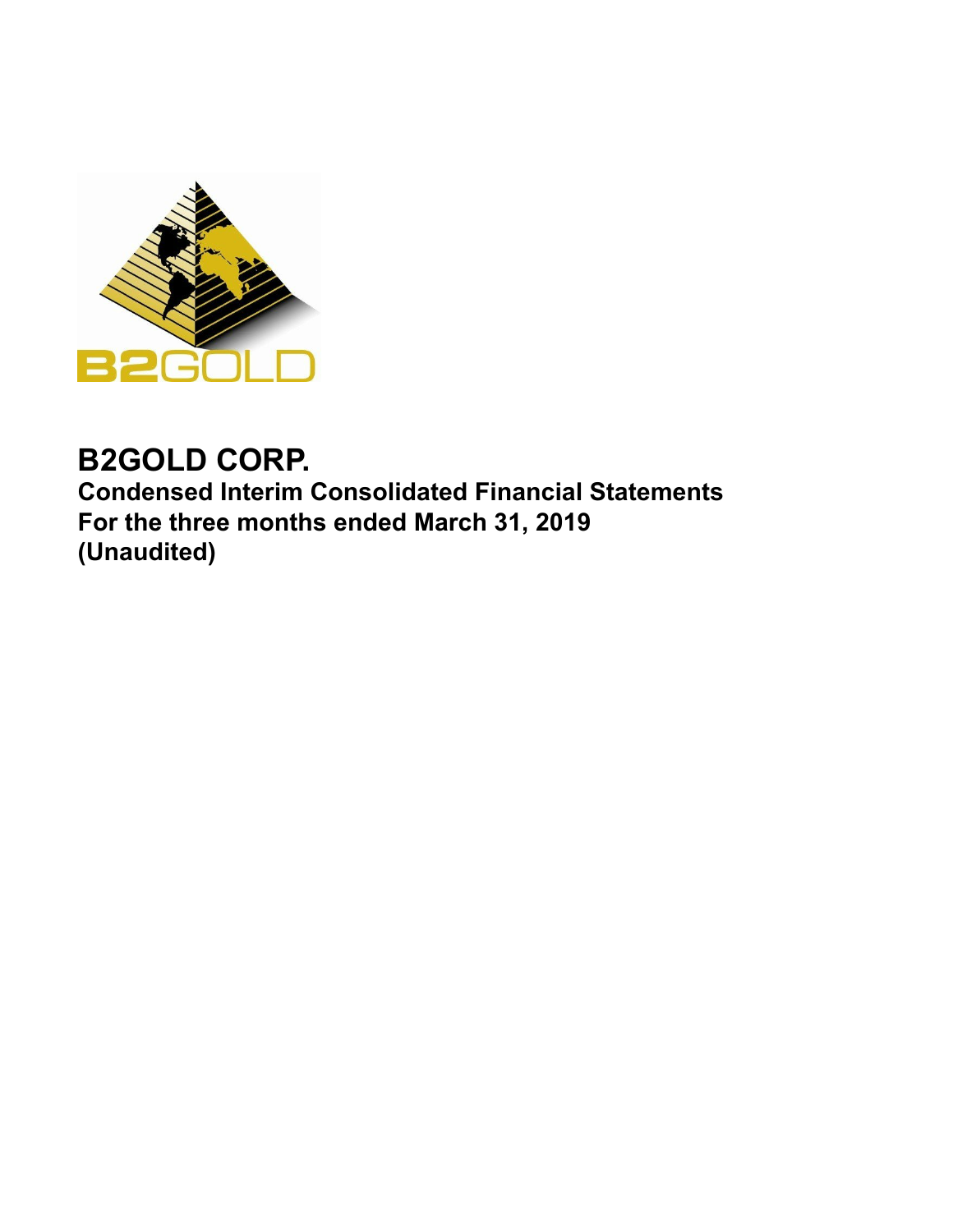### **B2GOLD CORP. CONDENSED INTERIM CONSOLIDATED STATEMENTS OF OPERATIONS FOR THE THREE MONTHS ENDED MARCH 31**

(Expressed in thousands of United States dollars, except per share amounts) (Unaudited)

|                                                                                 |               | 2019         | 2018       |
|---------------------------------------------------------------------------------|---------------|--------------|------------|
| <b>Gold revenue</b>                                                             | 301,664<br>\$ | \$           | 344,288    |
| <b>Cost of sales</b>                                                            |               |              |            |
| Production costs                                                                | (126, 502)    |              | (122, 298) |
| Depreciation and depletion                                                      |               | (67, 390)    | (81, 248)  |
| Royalties and production taxes                                                  | (19, 456)     |              | (21, 162)  |
| <b>Total cost of sales</b>                                                      | (213, 348)    |              | (224, 708) |
| Gross profit                                                                    |               | 88,316       | 119,580    |
| General and administrative                                                      |               | (15, 778)    | (12,018)   |
| Share-based payments (Note 9)                                                   |               | (4,747)      | (3,994)    |
| Impairment of long-lived assets (Note 6)                                        |               |              | (18, 186)  |
| Provision for non-recoverable input taxes                                       |               | 50           | (556)      |
| Foreign exchange gains (losses)                                                 |               | 1,029        | (367)      |
| Other                                                                           |               | (618)        | (961)      |
| <b>Operating income</b>                                                         |               | 68,252       | 83,498     |
| Unrealized gain on fair value of convertible notes                              |               |              | 11,214     |
| Community relations                                                             |               | (1,087)      | (1, 343)   |
| Interest and financing expense                                                  |               | (7, 768)     | (8,305)    |
| Gains on derivative instruments                                                 |               | 6,246        | 3,028      |
| Other                                                                           |               | (94)         | (133)      |
| Income before taxes                                                             |               | 65,549       | 87,959     |
| Current income tax, withholding and other taxes (Note 13)                       |               | (27, 181)    | (39, 479)  |
| Deferred income tax (expense) recovery (Note 13)                                |               | (11, 845)    | 8,948      |
| Net income for the period                                                       | \$            | \$<br>26,523 | 57,428     |
| <b>Attributable to:</b>                                                         |               |              |            |
| Shareholders of the Company                                                     | \$            | 22,295<br>\$ | 56,482     |
| Non-controlling interests                                                       |               | 4,228        | 946        |
| Net income for the period                                                       | \$            | \$<br>26,523 | 57,428     |
| Earnings per share<br>(attributable to shareholders of the Company) (Note 9)    |               |              |            |
| Basic                                                                           | \$            | \$<br>0.02   | 0.06       |
| Diluted                                                                         | \$            | 0.02<br>\$   | 0.04       |
| Weighted average number of common shares outstanding<br>(in thousands) (Note 9) |               |              |            |
| Basic                                                                           | 1,001,410     |              | 982,160    |
| Diluted                                                                         | 1,015,484     |              | 1,063,532  |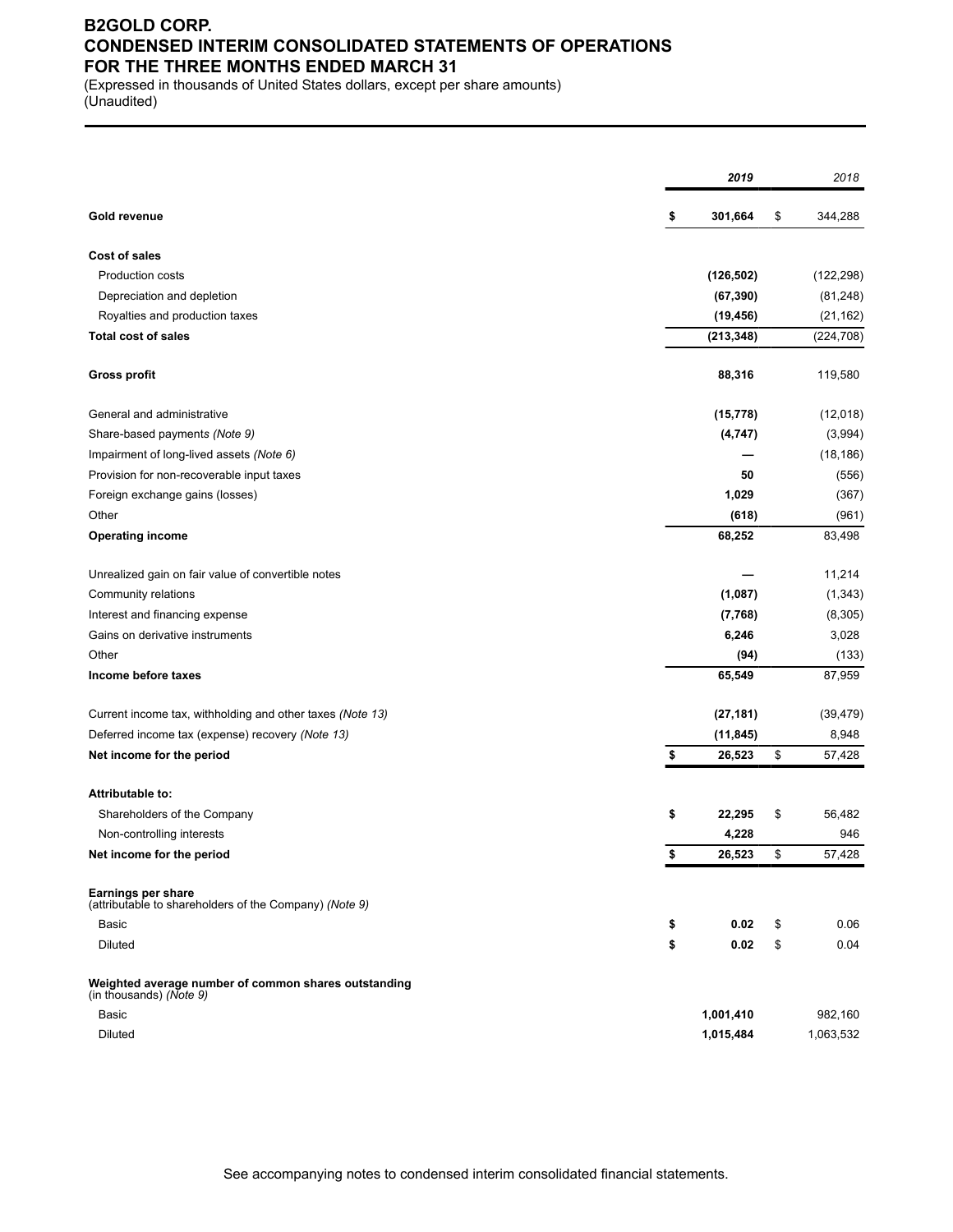### **B2GOLD CORP. CONDENSED INTERIM CONSOLIDATED STATEMENTS OF COMPREHENSIVE INCOME FOR THE THREE MONTHS ENDED MARCH 31**

(Expressed in thousands of United States dollars) (Unaudited)

|                                                                 |    | 2019   | 2018          |
|-----------------------------------------------------------------|----|--------|---------------|
| Net income for the period                                       | s  | 26,523 | \$<br>57,428  |
| Other comprehensive income (loss)                               |    |        |               |
| Items that will not be subsequently reclassified to net income: |    |        |               |
| Impact of change in credit spread on convertible notes          |    |        | (68)          |
| Unrealized gain (loss) on investments (Note 5)                  |    | 669    | (2,948)       |
| Other comprehensive income (loss) for the period                |    | 669    | (3,016)       |
| Total comprehensive income for the period                       | \$ | 27,192 | \$<br>54,412  |
| Other comprehensive income (loss) attributable to:              |    |        |               |
| Shareholders of the Company                                     | \$ | 669    | \$<br>(3,016) |
| Non-controlling interests                                       |    |        |               |
|                                                                 | \$ | 669    | \$<br>(3,016) |
| Total comprehensive income attributable to:                     |    |        |               |
| Shareholders of the Company                                     | \$ | 22,964 | \$<br>53,466  |
| Non-controlling interests                                       |    | 4.228  | 946           |
|                                                                 | S  | 27,192 | \$<br>54,412  |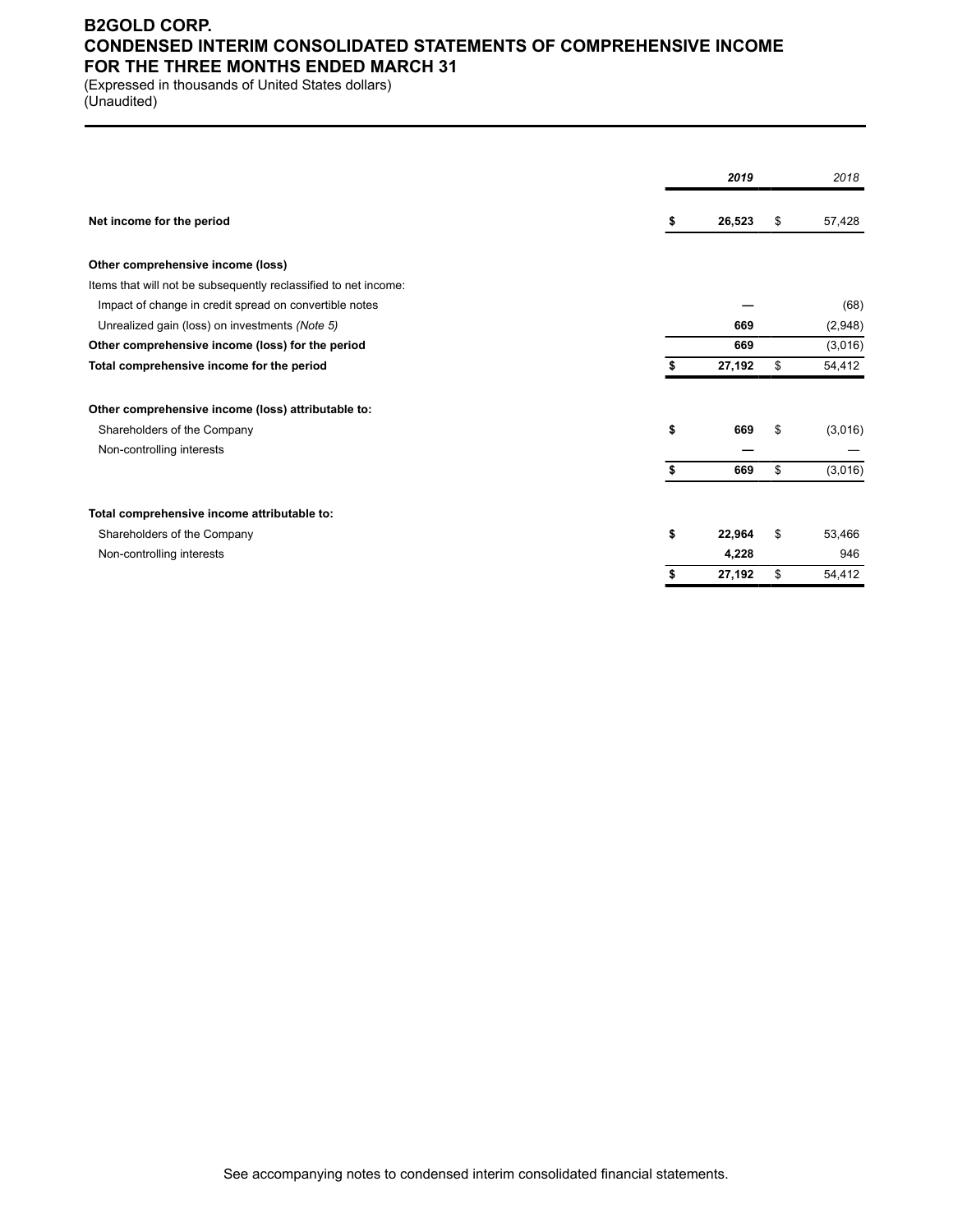### **B2GOLD CORP. CONDENSED INTERIM CONSOLIDATED STATEMENTS OF CASH FLOWS FOR THE THREE MONTHS ENDED MARCH 31**

(Expressed in thousands of United States dollars) (Unaudited)

|                                                                        | 2019          | 2018          |
|------------------------------------------------------------------------|---------------|---------------|
| <b>Operating activities</b>                                            |               |               |
| Net income for the period                                              | \$<br>26,523  | \$<br>57,428  |
| Mine restoration provisions settled                                    | (693)         |               |
| Non-cash charges, net (Note 14)                                        | 64,350        | 74,717        |
| Changes in non-cash working capital (Note 14)                          | (1,922)       | 13,810        |
| Changes in long-term value added tax receivables                       | (1,839)       | 1,321         |
| Cash provided by operating activities                                  | 86,419        | 147,276       |
| <b>Financing activities</b>                                            |               |               |
| Repayment of revolving credit facility (Note 8)                        |               | (75,000)      |
| Equipment loan facilities, drawdowns net of transaction costs (Note 8) |               | 25,294        |
| Repayment of equipment loan facilities (Note 8)                        | (2, 312)      | (3,017)       |
| Interest and commitment fees paid                                      | (5, 774)      | (6,887)       |
| Common shares issued for cash on exercise of stock options (Note 9)    | 21,165        | 4,875         |
| Principal payments on lease arrangements (Note 2)                      | (757)         |               |
| Restricted cash movement                                               | (856)         | (1, 418)      |
| Other                                                                  | (180)         | (425)         |
| Cash provided (used) by financing activities                           | 11,286        | (56, 578)     |
| <b>Investing activities</b>                                            |               |               |
| Expenditures on mining interests:                                      |               |               |
| Fekola Mine                                                            | (21, 284)     | (21,087)      |
| <b>Masbate Mine</b>                                                    | (8, 444)      | (11, 837)     |
| Otjikoto Mine                                                          | (7, 282)      | (11, 376)     |
| Libertad Mine                                                          | (4, 351)      | (4,615)       |
| Limon Mine                                                             | (7, 429)      | (5,980)       |
| Gramalote Project                                                      | (1, 188)      | (2, 436)      |
| Other exploration and development (Note 14)                            | (8, 368)      | (13,653)      |
| Other                                                                  | (151)         | (15)          |
| Cash used by investing activities                                      | (58, 497)     | (70, 999)     |
| Increase in cash and cash equivalents                                  | 39,208        | 19,699        |
| Effect of exchange rate changes on cash and cash equivalents           | (377)         | 749           |
| Cash and cash equivalents, beginning of period                         | 102,752       | 147,468       |
| Cash and cash equivalents, end of period                               | 141,583<br>\$ | \$<br>167,916 |

**Supplementary cash flow information** *(Note 14)*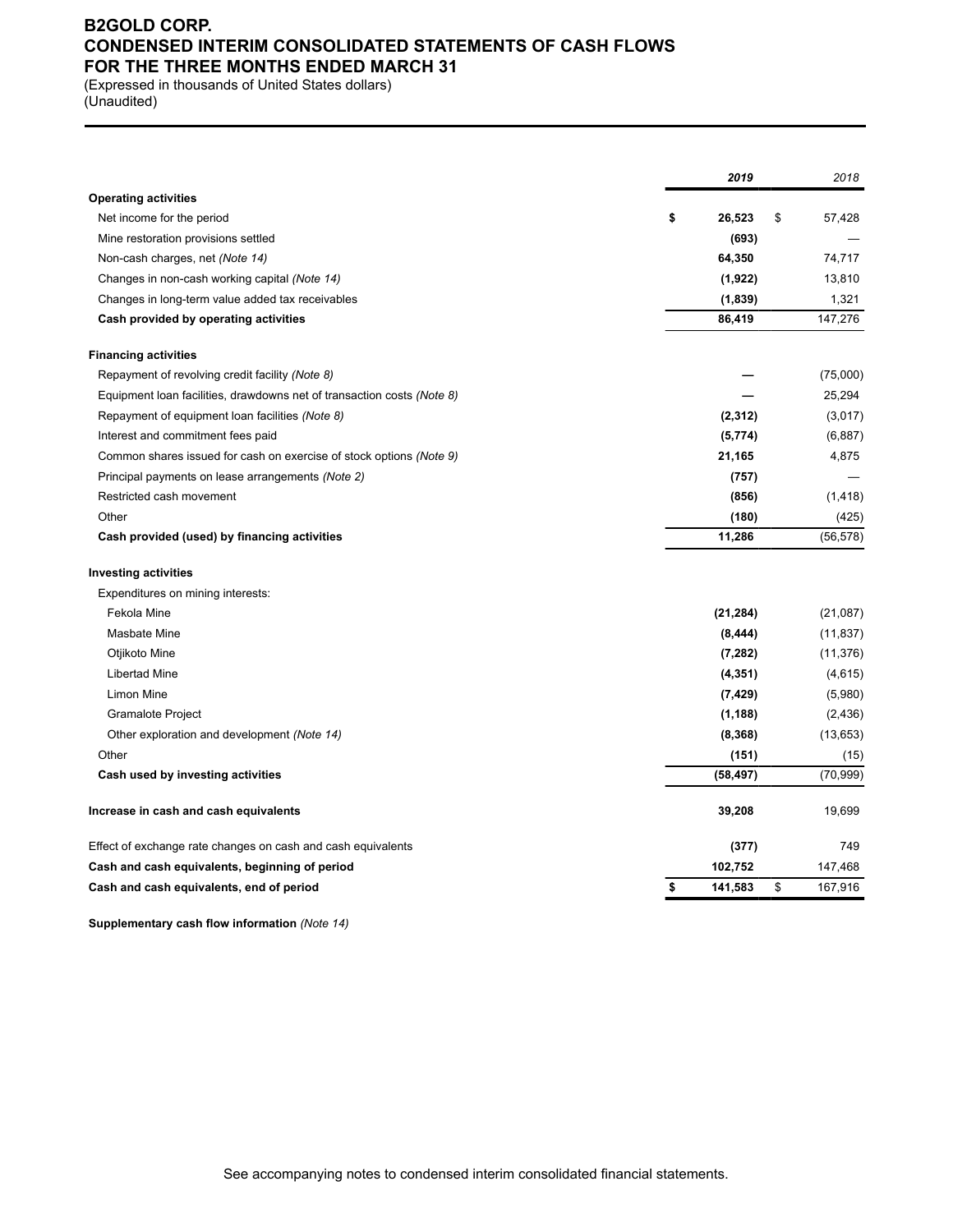### **B2GOLD CORP. CONDENSED INTERIM CONSOLIDATED BALANCE SHEETS** (Expressed in thousands of United States dollars)

(Unaudited)

|                                                                  | As at March 31,<br>2019 | As at December 31,<br>2018 |
|------------------------------------------------------------------|-------------------------|----------------------------|
| Assets                                                           |                         |                            |
| <b>Current</b>                                                   |                         |                            |
| Cash and cash equivalents                                        | \$<br>141,583           | \$<br>102,752              |
| Accounts receivable, prepaids and other                          | 20,893                  | 12,651                     |
| Value-added and other tax receivables                            | 15,684                  | 13,657                     |
| Inventories (Note 4)                                             | 226,050                 | 233,971                    |
|                                                                  | 404,210                 | 363,031                    |
| Long-term investments (Note 5)                                   | 4,824                   | 4,155                      |
| Value-added tax receivables                                      | 24,047                  | 22,185                     |
| Mining interests (Note 6 and Note 17 - Schedules)                |                         |                            |
| Owned by subsidiaries                                            | 2,039,259               | 2,035,097                  |
| Investments in joint ventures                                    | 73,266                  | 72,078                     |
| Other assets (Note 7)                                            | 44,929                  | 40,351                     |
| Deferred income taxes                                            | 2,479                   | 10,907                     |
| Liabilities                                                      | \$<br>2,593,014         | \$<br>2,547,804            |
|                                                                  |                         |                            |
| <b>Current</b>                                                   | \$<br>72,612            | \$<br>80,318               |
| Accounts payable and accrued liabilities                         | 79,988                  | 66,904                     |
| Current income and other taxes payable                           | 29,748                  | 25,008                     |
| Current portion of long-term debt (Note 8)                       | 12,000                  | 30,000                     |
| Current portion of prepaid sales (Note 10)                       |                         |                            |
| Current portion of mine restoration provisions                   | 3,044                   | 3,170                      |
| Other current liabilities                                        | 1,262<br>198,654        | 1,850<br>207,250           |
| Long-term debt (Note 8)                                          | 453,372                 | 454,527                    |
| Mine restoration provisions                                      | 114,262                 | 114,051                    |
| Deferred income taxes                                            | 106,801                 | 103,384                    |
| <b>Employee benefits obligation</b>                              | 12,328                  | 12,063                     |
| Other long-term liabilities                                      | 2,280                   | 3,676                      |
|                                                                  | 887,697                 | 894,951                    |
| Equity                                                           |                         |                            |
| Shareholders' equity                                             |                         |                            |
| Share capital (Note 9)                                           |                         |                            |
| Issued: 1,004,748,151 common shares (Dec 31, 2018 - 994,621,917) | 2,262,165               | 2,234,050                  |
| Contributed surplus                                              | 67,916                  | 70,889                     |
| Accumulated other comprehensive loss                             | (145, 484)              | (146, 153)                 |
| Deficit                                                          | (524, 686)              | (547, 839)                 |
|                                                                  | 1,659,911               | 1,610,947                  |
| <b>Non-controlling interests</b>                                 | 45,406                  | 41,906                     |
|                                                                  | 1,705,317               | 1,652,853                  |
|                                                                  | \$<br>2,593,014         | \$<br>2,547,804            |
| Commitments (Note 16)                                            |                         |                            |
| Approved by the Board<br>"Clive T. Johnson"<br>Director          | "Robert J. Gayton"      | Director                   |

See accompanying notes to condensed interim consolidated financial statements.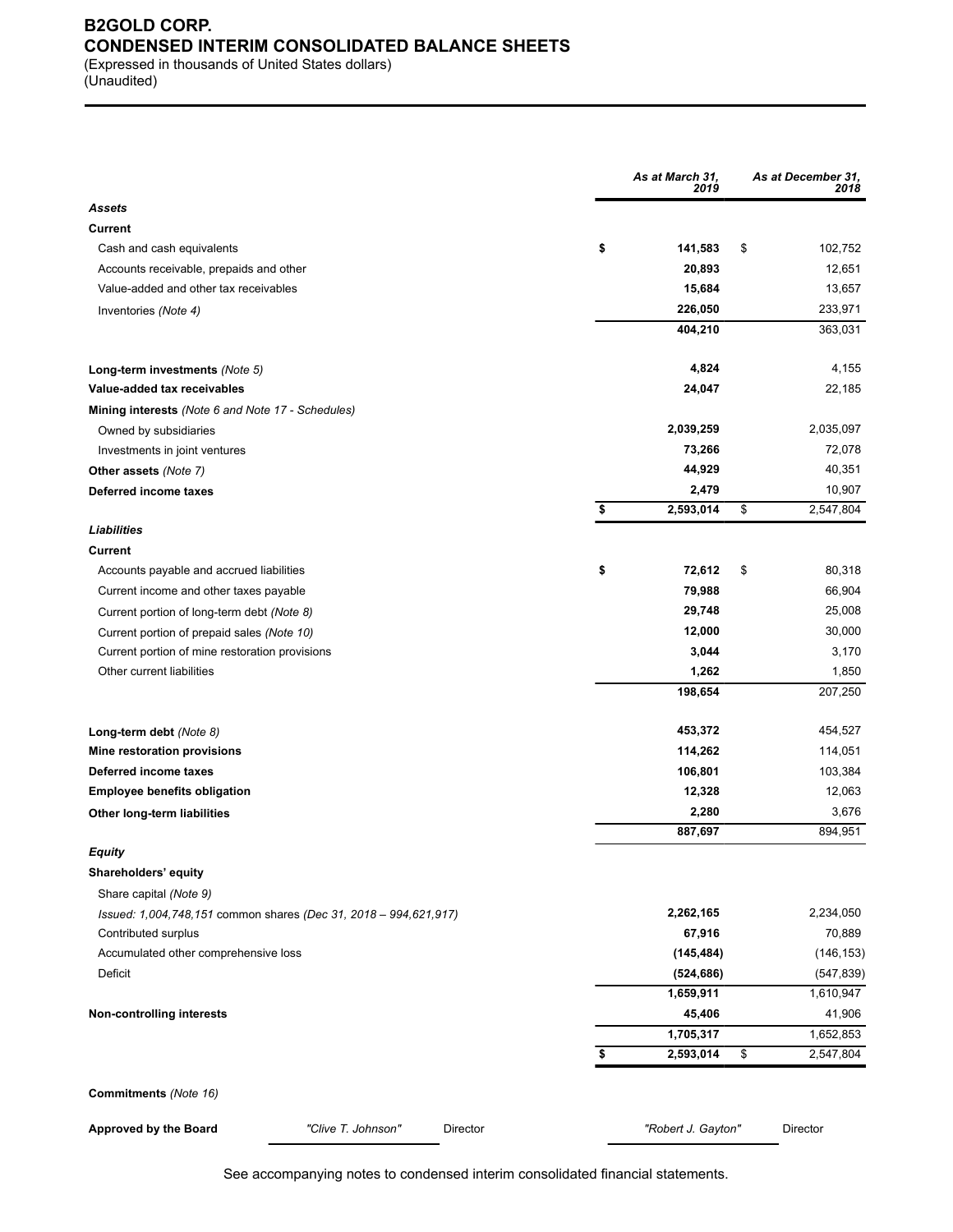### **B2GOLD CORP. CONDENSED INTERIM CONSOLIDATED STATEMENTS OF CHANGES IN EQUITY FOR THE THREE MONTHS ENDED MARCH 31**

(Expressed in thousands of United States dollars) (Unaudited)

|                                                           |                           |                  |                        | 2019                                                 |                 |                                  |                     |
|-----------------------------------------------------------|---------------------------|------------------|------------------------|------------------------------------------------------|-----------------|----------------------------------|---------------------|
|                                                           | <b>Shares</b><br>('000's) | Share<br>capital | Contributed<br>surplus | <b>Accumulated</b><br>other<br>comprehensive<br>loss | <b>Deficit</b>  | Non-<br>controlling<br>interests | Total<br>equity     |
| Balance at December 31, 2018                              | 994,622                   | $$2,234,050$ \$  | 70,889 \$              | $(146, 153)$ \$                                      | $(547, 839)$ \$ |                                  | 41,906 \$ 1,652,853 |
| Net income for the period                                 |                           |                  |                        |                                                      | 22,295          | 4,228                            | 26,523              |
| Unrealized gain on investments<br>(Note 5)                |                           |                  |                        | 669                                                  |                 |                                  | 669                 |
| Shares issued on exercise of stock<br>options (Note 9)    | 10,126                    | 19,801           |                        |                                                      |                 |                                  | 19,801              |
| Interest on loan to non-controlling<br>interest           |                           |                  |                        |                                                      | 858             | (728)                            | 130                 |
| Share-based payments (Note 9)                             |                           |                  | 5,341                  |                                                      |                 |                                  | 5,341               |
| Transfer to share capital on exercise of<br>stock options |                           | 8,314            | (8,314)                |                                                      |                 |                                  |                     |
| Balance at March 31, 2019                                 | 1,004,748                 | $$2,262,165$ \$  | 67,916 \$              | $(145, 484)$ \$                                      | $(524, 686)$ \$ | 45,406                           | \$1,705,317         |

|                                                           |                           |                         |                        | 2018                                          |                 |                                  |                        |
|-----------------------------------------------------------|---------------------------|-------------------------|------------------------|-----------------------------------------------|-----------------|----------------------------------|------------------------|
|                                                           | <b>Shares</b><br>('000's) | <b>Share</b><br>capital | Contributed<br>surplus | Accumulated<br>other<br>comprehensive<br>loss | <b>Deficit</b>  | Non-<br>controlling<br>interests | <b>Total</b><br>equity |
| Balance at December 31, 2017                              | 980,933                   | $$2,197,267$ \$         | 60,039 \$              | $(94, 294)$ \$                                | $(610,908)$ \$  | 14,289                           | \$1,566,393            |
| Net income for the period                                 |                           |                         |                        |                                               | 56,482          | 946                              | 57,428                 |
| IFRS 9 transition adjustment on<br>January 1, 2018        |                           |                         |                        | (45, 478)                                     | 45,478          |                                  |                        |
| Impact of change in credit spread on<br>convertible notes |                           |                         |                        | (68)                                          |                 |                                  | (68)                   |
| Unrealized loss on investments<br>(Note 5)                |                           |                         |                        | (2,948)                                       |                 |                                  | (2,948)                |
| Payments received from non-<br>controlling interests      |                           |                         |                        |                                               |                 | 206                              | 206                    |
| Shares issued on exercise of stock<br>options             | 2,278                     | 4,467                   |                        |                                               |                 |                                  | 4,467                  |
| Shares issued on vesting of RSUs                          | 25                        | 49                      | (49)                   |                                               |                 |                                  |                        |
| Share-based payments (Note 9)                             |                           |                         | 4,437                  |                                               |                 |                                  | 4,437                  |
| Transfer to share capital on exercise of<br>stock options |                           | 1,976                   | (1,976)                |                                               |                 |                                  |                        |
| Balance at March 31, 2018                                 | 983,236                   | $$2,203,759$ \$         | 62,451 \$              | $(142, 788)$ \$                               | $(508, 948)$ \$ | 15,441                           | \$1,629,915            |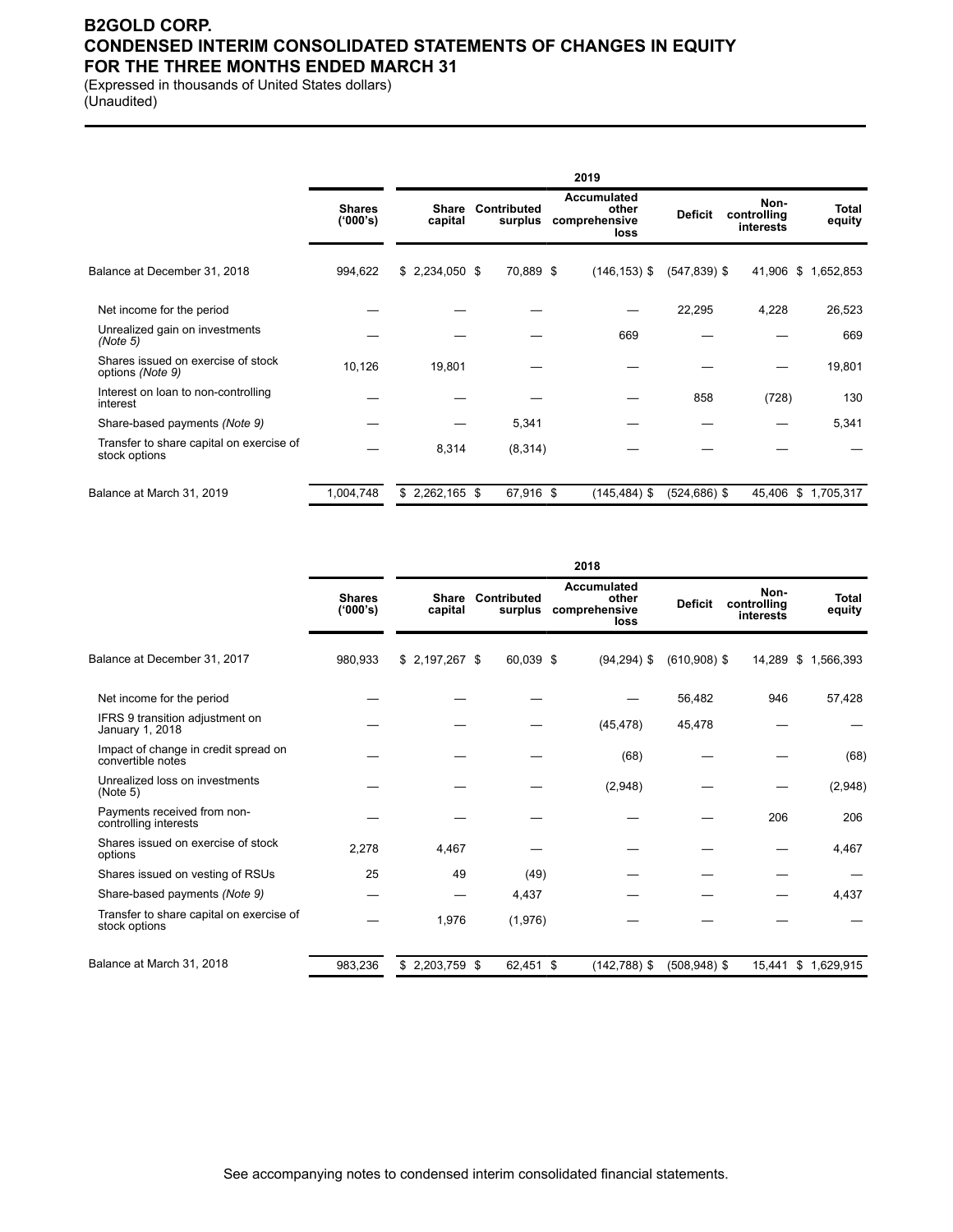(All tabular amounts are in thousands of United States dollars unless otherwise stated) (Unaudited)

#### *1 Nature of operations*

B2Gold Corp. ("B2Gold" or the "Company") is a Vancouver-based gold producer with five operating mines (one in Mali, one in the Philippines, one in Namibia and two in Nicaragua) and a portfolio of other evaluation and exploration assets in Mali, Burkina Faso, Colombia, Namibia, Nicaragua and Finland.

The Company operates the Fekola Mine in Mali, the Masbate Mine in the Philippines, the Otjikoto Mine in Namibia, and La Libertad Mine and El Limon Mine in Nicaragua. The Company has an 81% interest in the Kiaka gold project in Burkina Faso, and a 49% joint venture interest in the Gramalote property in Colombia.

B2Gold is a public company which is listed on the Toronto Stock Exchange under the symbol "BTO", the NYSE American LLC under the symbol "BTG" and the Namibian Stock Exchange under the symbol "B2G". B2Gold's head office is located at Suite 3100, Three Bentall Centre, 595 Burrard Street, Vancouver, British Columbia, V7X 1J1.

### *2 Basis of preparation*

These condensed interim consolidated financial statements have been prepared in accordance with International Accounting Standard 34, Interim Financial Reporting of International Financial Reporting Standards ("IFRS") as issued by the International Accounting Standards Board ("IASB"). These condensed interim consolidated financial statements should be read in conjunction with the audited consolidated financial statements for the year ended December 31, 2018, which have been prepared in accordance with IFRS as issued by the IASB.

Other than as stated below, these condensed interim consolidated financial statements follow the same accounting policies and methods of application as the most recent audited consolidated financial statements of the Company.

These condensed consolidated interim financial statements were authorized for issue by the Board of Directors on May 7, 2019.

### *New accounting standards adopted*

### *IFRS 16 - Leases*

IFRS 16, *Leases* eliminates the classification of leases as either operating or finance leases and introduces a single lessee model which requires the lessee to recognize assets and liabilities for all leases with a term of longer than 12 months, with the exception of low-value assets. The Company adopted IFRS 16 effective January 1, 2019, using the modified retrospective approach. As a result, comparative information has not been restated and is accounted for under IAS 17, *Leases*.

### New leases accounting policy effective January 1, 2019:

At the inception of a contract, to determine if it contains a lease, the Company assesses whether it conveys the right to control and obtain substantially all of the economic benefits of an identified asset, for a period of time, in exchange for consideration. Where a contract contains a lease, the Company recognizes a right-of-use asset and a lease liability at the commencement date of the lease.

The right-of-use asset is measured at cost less any accumulated depreciation and impairment losses and may be adjusted for any remeasurement of the lease liability. Cost is the amount of the initial lease liability plus any initial direct costs incurred and any lease payments made at or before the commencement date less any incentives received.

The right-of-use assets are included in the cost of property, plant and equipment for the associated mining interest on the balance sheet. They are depreciated, in accordance with the Company's existing accounting policy, over the shorter of the term of the lease or the life of the asset.

The lease liability is initially measured at the present value of future lease payments discounted at the interest rate implicit in the contract. If the implicit rate cannot be determined, the incremental borrowing rate over a similar term and with similar security for the funds necessary to obtain an asset of similar value in a similar economic environment is used. The lease payments include fixed payments less any incentives receivable, variable lease payments that depend on an index or rate and amounts expected to be paid under residual value guarantees. Where the lease contains an extension or purchase option, the costs associated with the option are included if it is reasonably expected to be exercised by the Company.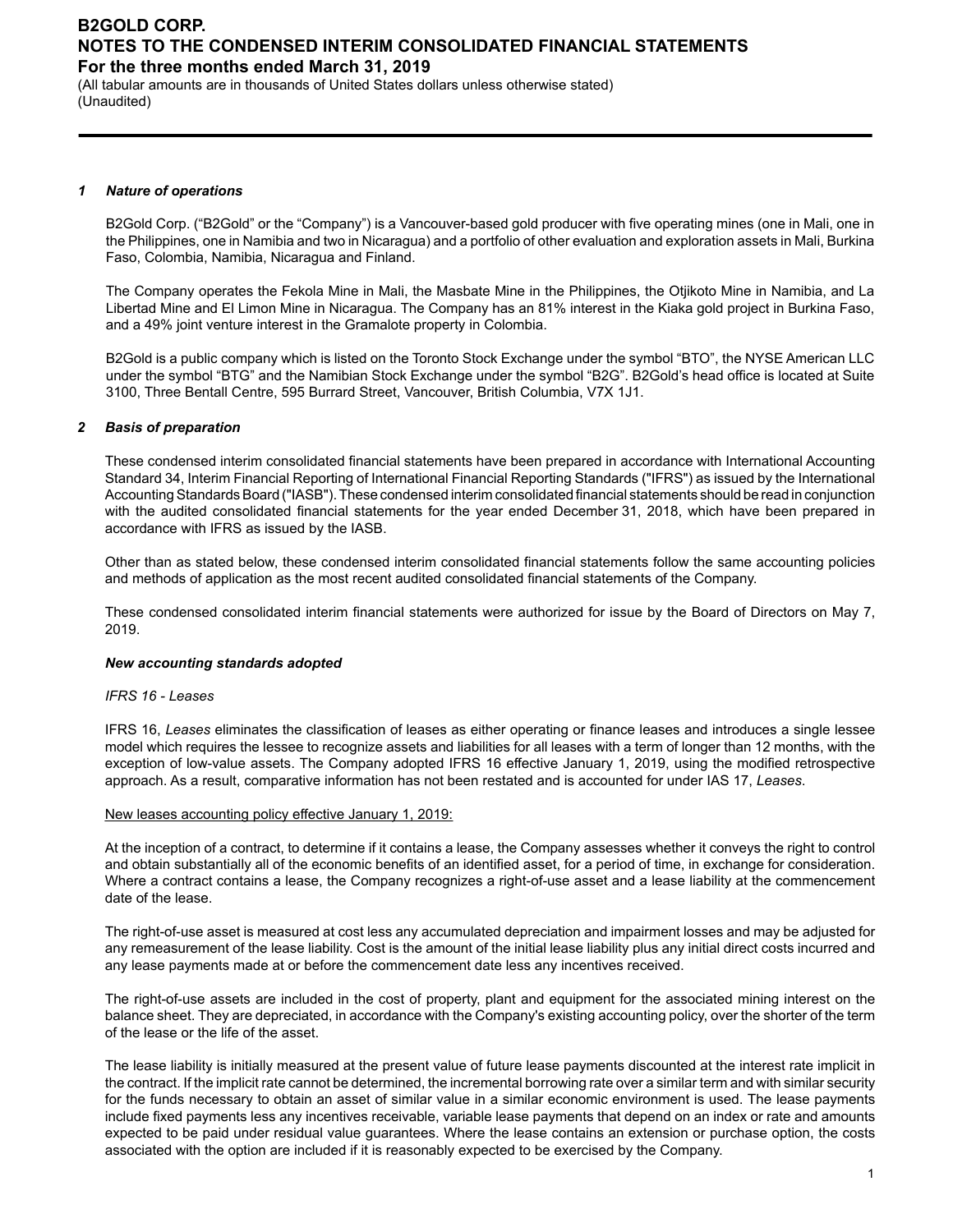(All tabular amounts are in thousands of United States dollars unless otherwise stated) (Unaudited)

Thereafter, the amount of the lease liability is increased to reflect the accretion of interest and reduced for the lease payments made. In addition, the carrying amount of the lease liability is remeasured to reflect any modifications to the contract terms. Lease liabilities are presented as a component of debt on the condensed interim consolidated balance sheet.

The Company has elected not to recognise right-of-use assets and lease liabilities for contracts that have a lease term of 12 months or less or are for the use of low value assets. These contracts are recognized as an expense in the condensed interim consolidated statement of operations in the period the cost is incurred. In addition, for certain asset classes, the Company has elected to treat both lease and non-lease components as a single lease component for the purposes of applying IFRS 16.

### Impact of adopting IFRS 16:

Upon transition to IFRS 16, the Company recognized right-of-use assets and initial lease liabilities totalling \$8 million. The lease liabilities have remaining terms of between 1 and 15 years and are discounted at borrowing rates ranging from 5% to 13%. The following table outlines the difference between operating lease commitments immediately preceding the date of initial application and lease liabilities recognised on the condensed interim consolidated balance sheet at application:

| Future minimum lease payments under operating leases at December 31, 2018 | 8.422    |
|---------------------------------------------------------------------------|----------|
| Initial recognition of contracts                                          | 1.435    |
| Commitments relating to short-term and low-value leases                   | (757)    |
| Undiscounted lease payments at January 1, 2019                            | 9.100    |
| Effect of discounting at January 1, 2019                                  | (1, 565) |
| Lease liabilities arising on initial application of IFRS 16               | 7.535    |

The Company applied the following practical expedients in the adoption of IFRS 16:

- Applied the exception not to recognize right-of-use assets for leases with a term of 12 months or less remaining at January 1, 2019;
- For contracts previously determined to contain a finance lease under IAS 17, used the carrying amount of the right-of-use asset and lease liability determined under IAS 17;
- Excluded initial direct costs from measuring right-of-use assets at the date of initial application;
- For certain classes of assets, the Company has elected to account for both the lease and non-lease components as a single lease component.

Payments totalling \$1 million relating to short-term leases (those with a term of 12 months or less at January 1, 2019) and \$13 million relating to variable lease payments (including both lease and non-lease components) have been expensed in the condensed interim consolidated statement of operations during the three months ended March 31, 2019.

During the first quarter of 2019, the Company recognized depreciation of \$1 million on new right-of-use assets recognized under IFRS 16 in the condensed interim consolidated statement of operations and made payments on these leases of \$1 million. The continuity of lease liabilities, including those recognised under IFRS 16, is shown in Note 8.

The expected timing of undiscounted lease payments at March 31, 2019 for leases recognized upon adoption of IFRS 16 is as follows:

|                      | March 31, 2019 |
|----------------------|----------------|
|                      | \$             |
| Less than one year   | 2,184          |
| One to five years    | 5,383          |
| More than five years | 715            |
|                      | 8,282          |

*\$*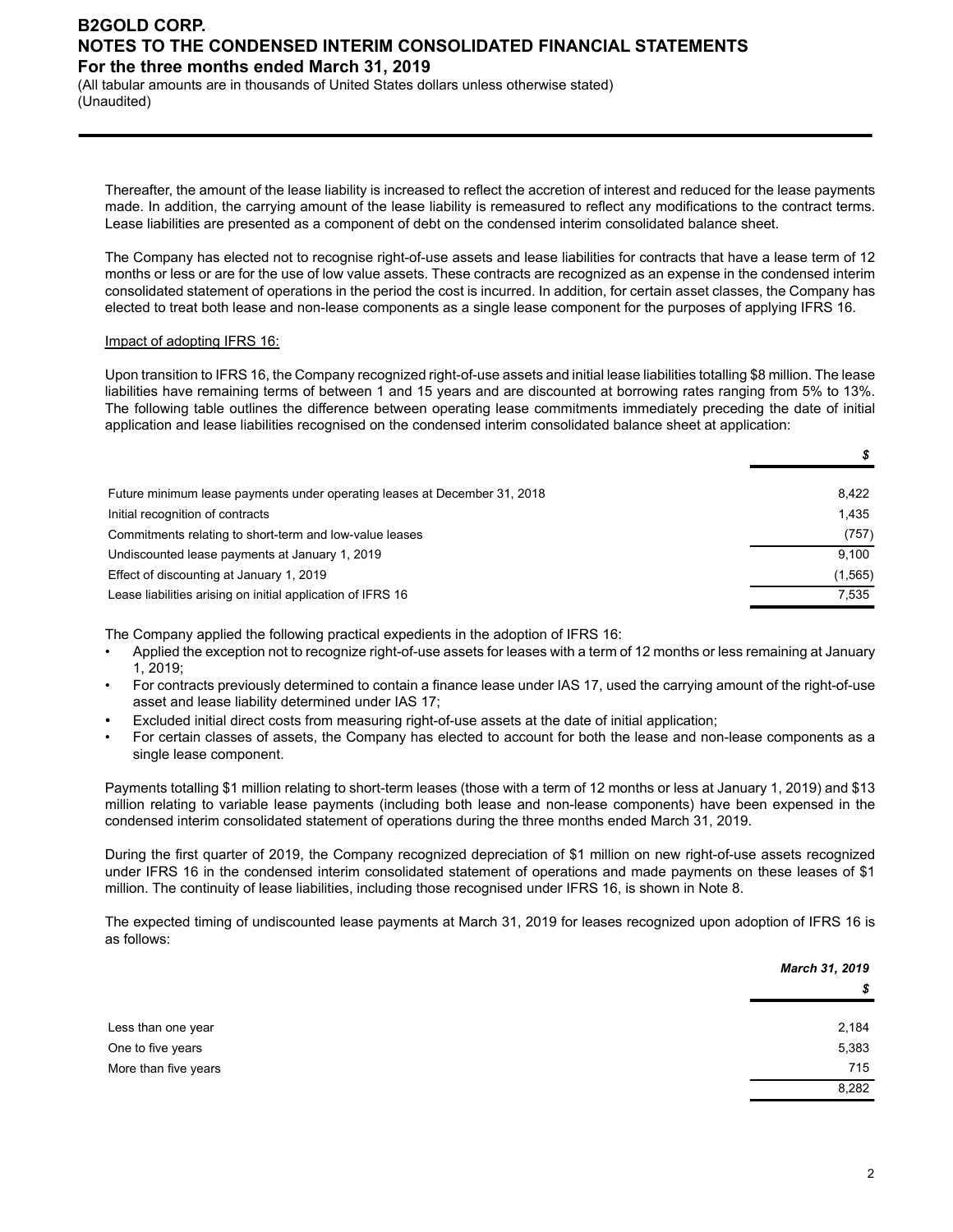(All tabular amounts are in thousands of United States dollars unless otherwise stated) (Unaudited)

#### *3 Significant accounting judgements and estimates*

#### *Impairment of long-lived assets*

Long-lived assets are tested for impairment, or reversal of a previous impairment, if there is an indicator of impairment or a subsequent reversal. Calculating the estimated recoverable amount of cash-generating units for long-lived asset requires management to make estimates and assumptions including future production levels, mill recoveries, operating and capital costs, future metal prices, foreign exchange rates, taxation rates, and discount rates in its life-of-mine plans and preparation of updated technical studies when relevant. Changes in any of the assumptions or estimates used in determining the recoverable amount could impact the analysis. Such changes could be material.

### *Ore reserve and resource estimates*

Ore reserves are estimates of the amount of ore that can be economically and legally extracted from the Company's mining properties. The Company estimates its ore reserves and mineral resources based on information compiled by appropriately qualified persons relating to the geological data on the size, depth and shape of the ore body, and requires complex geological judgments to interpret the data. The estimation of recoverable reserves is based upon factors such as estimates of foreign exchange rates, commodity prices, future capital requirements, metallurgical recoveries, permitting and production costs along with geological assumptions and judgments made in estimating the size, and grade of the ore body. Changes in the reserve or resource estimates may impact the carrying value of mining interests, mine restoration provisions, recognition of deferred tax assets, depreciation and amortization charges and royalties receivable.

### *4 Inventories*

|                          | <b>March 31, 2019</b> | December 31, 2018 |
|--------------------------|-----------------------|-------------------|
|                          | \$                    | \$                |
| Gold and silver bullion  | 35,145                | 35,052            |
| In-process inventory     | 14.331                | 16,345            |
| Ore stock-pile inventory | 58,321                | 58,546            |
| Materials and supplies   | 118.253               | 124,028           |
|                          | 226,050               | 233,971           |

Ore stock-pile inventory includes amounts for the Fekola Mine of \$31 million (December 31, 2018 - \$37 million), for the Otjikoto Mine of \$24 million (December 31, 2018 – \$18 million), and for the Masbate Mine of \$3 million (December 31, 2018 - \$2 million).

At March 31, 2019, the Company recorded a net realizable value adjustment of \$1 million with respect to the carrying value of certain gold bullion and in-process inventory balances related to La Libertad mine.

### *5 Long-term investments*

|                                  | March 31, 2019 |             |                   | December 31, 2018 |             |                   |
|----------------------------------|----------------|-------------|-------------------|-------------------|-------------|-------------------|
|                                  | Cost           | <b>AOCI</b> | <b>Fair Value</b> | Cost              | <b>AOCI</b> | <b>Fair Value</b> |
| Calibre Mining Corp.             | 7.844          | (5, 841)    | 2,003             | 7.844             | (6, 395)    | 1,449             |
| RTG Mining Inc.                  | 13,400         | (12, 384)   | 1,016             | 13.400            | (12,306)    | 1,094             |
| St. Augustine Gold & Copper Ltd. | 20,193         | (19, 171)   | 1,022             | 20,193            | (19, 194)   | 999               |
| Libero Copper Corp.              | 632            | 148         | 780               | 632               | (22)        | 610               |
| Goldstone Resources Ltd.         | 20             | (17)        | 3                 | 20                | (17)        | 3                 |
| Balance, end of period           | 42,089         | (37, 265)   | 4,824             | 42,089            | (37, 934)   | 4,155             |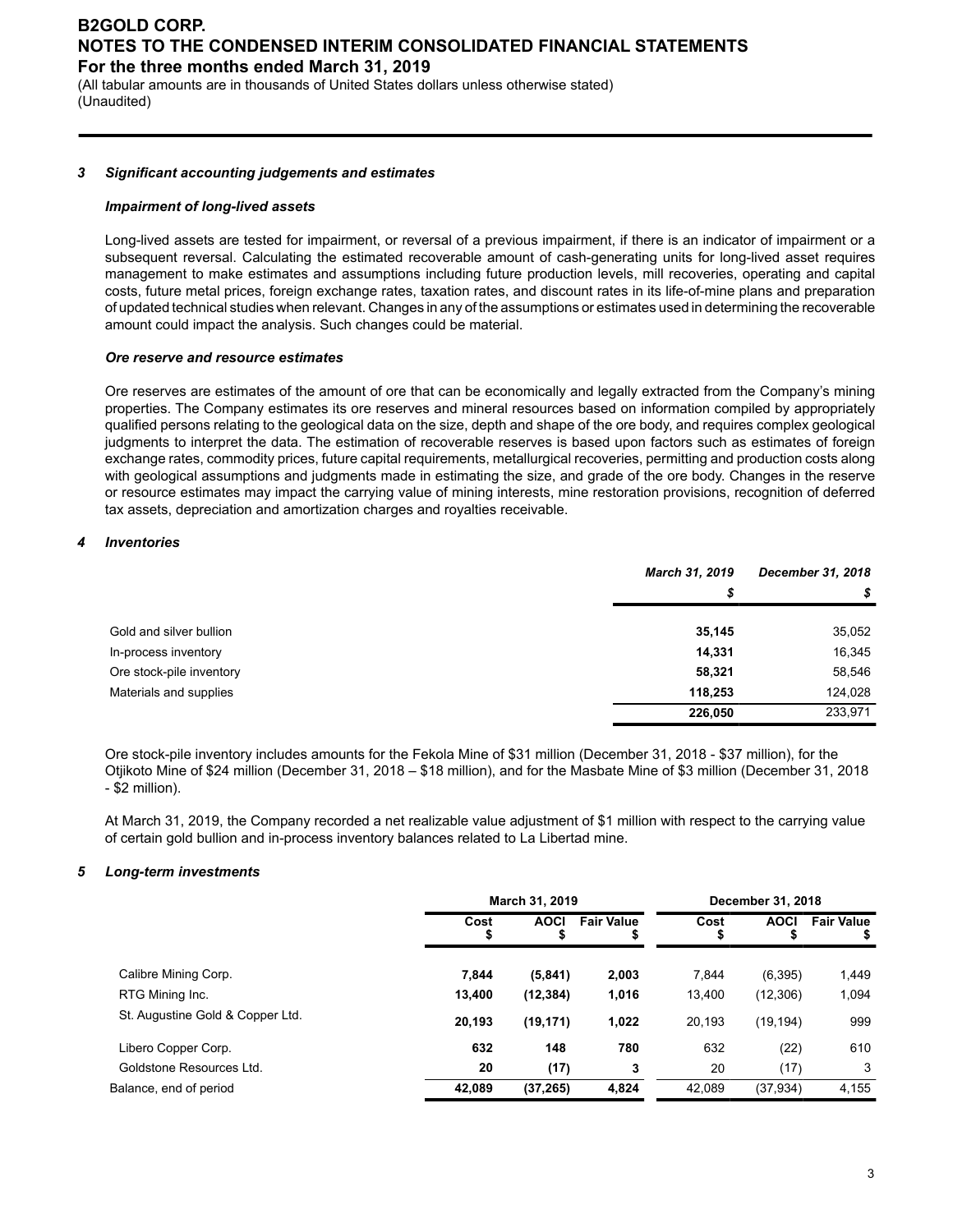(All tabular amounts are in thousands of United States dollars unless otherwise stated) (Unaudited)

### *6 Mining interests*

|                                                                       | March 31, 2019 | December 31, 2018 |
|-----------------------------------------------------------------------|----------------|-------------------|
|                                                                       | \$             | S                 |
| Property, plant and equipment (depletable)                            |                |                   |
| Fekola Mine, Mali                                                     |                |                   |
| Cost                                                                  | 1,192,166      | 1,168,491         |
| Accumulated depreciation and depletion                                | (167, 977)     | (144, 335)        |
|                                                                       | 1,024,189      | 1,024,156         |
| Masbate Mine, Philippines                                             |                |                   |
| Cost, net of impairment                                               | 695,136        | 681,509           |
| Accumulated depreciation and depletion                                | (262, 746)     | (248, 021)        |
|                                                                       | 432,390        | 433,488           |
| Otjikoto Mine, Namibia                                                |                |                   |
| Cost                                                                  | 583,067        | 575,127           |
| Accumulated depreciation and depletion                                | (254, 361)     | (238, 579)        |
|                                                                       | 328,706        | 336,548           |
| Libertad Mine, Nicaragua                                              |                |                   |
| Cost, net of impairment                                               | 320,763        | 315,569           |
| Accumulated depreciation and depletion                                | (298, 073)     | (295, 715)        |
|                                                                       | 22,690         | 19,854            |
| Limon Mine, Nicaragua                                                 |                |                   |
| Cost                                                                  | 226,290        | 217,263           |
| Accumulated depreciation and depletion                                | (153, 826)     | (149, 541)        |
|                                                                       | 72,464         | 67,722            |
| Exploration and evaluation properties (non-depletable)                |                |                   |
| Kiaka, Burkina Faso                                                   | 73,765         | 73,173            |
| Fekola Regional, Mali                                                 | 22,141         | 21,903            |
| Toega, Burkina Faso                                                   | 20,012         | 19,581            |
| Mocoa Royalty, Colombia                                               | 10,230         | 10,230            |
| Ondundu, Namibia                                                      | 8,480          | 8,273             |
| Finland Properties, Finland                                           | 6,167          | 5,947             |
| Other                                                                 | 15,297         | 13,542            |
|                                                                       | 156,092        | 152,649           |
| Corporate & other                                                     |                |                   |
| Office, furniture and equipment, net                                  | 2,728          | 680               |
|                                                                       | 2,039,259      | 2,035,097         |
| Investments in joint ventures (accounted for using the equity method) |                |                   |
| Gramalote, Colombia, net of impairment                                | 73,266         | 72,078            |
|                                                                       | 2,112,525      | 2,107,175         |

### *Mocoa*

During the quarter ended March 31, 2018, the Company made the decision to dispose of its interest in the Mocoa property. As a result, the property was written down to its estimated fair value of \$11 million and impairment losses totalling \$18 million were recognized in net income during the first quarter of 2018.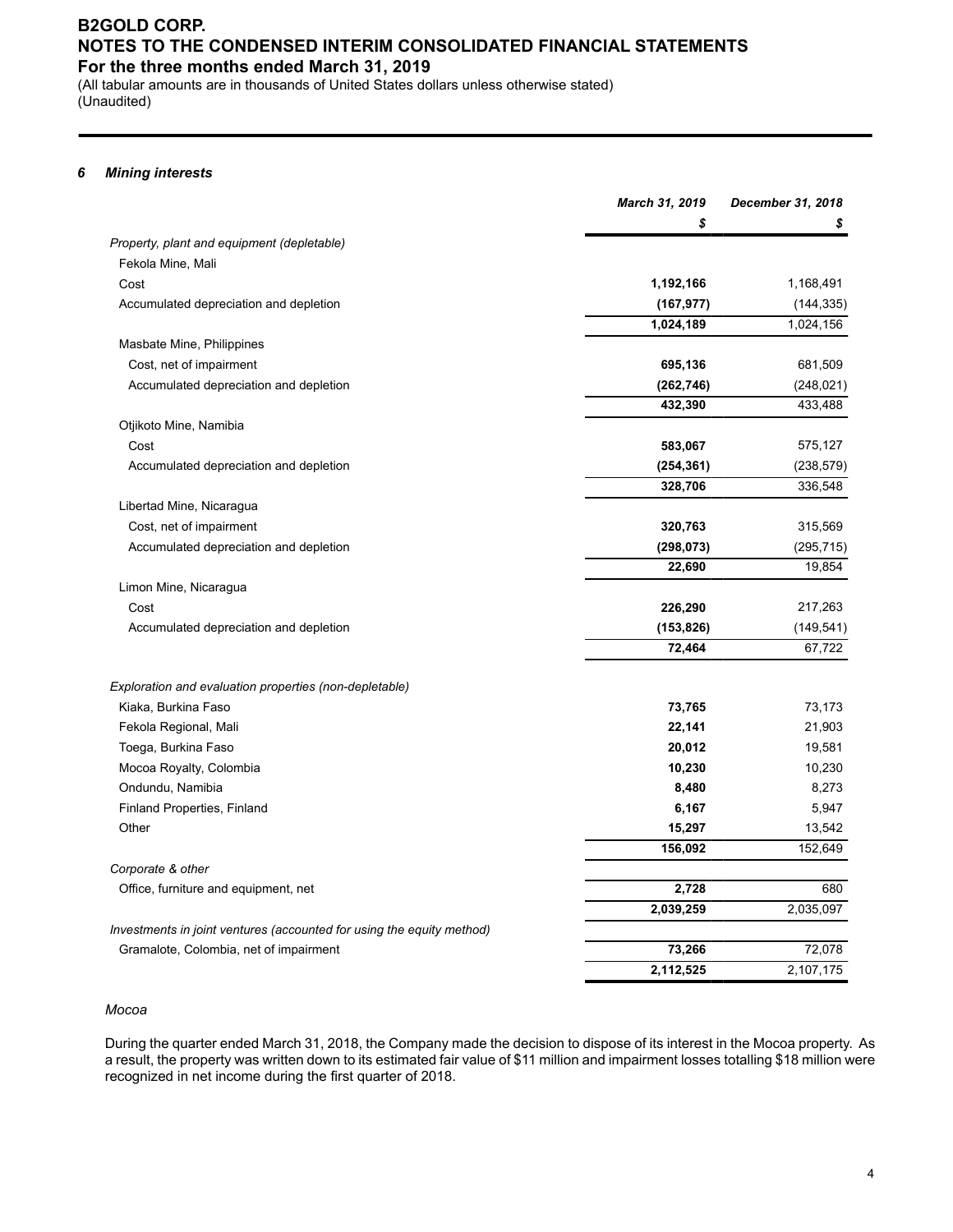(All tabular amounts are in thousands of United States dollars unless otherwise stated) (Unaudited)

### *7 Other assets*

|                                                | March 31, 2019 | December 31, 2018 |
|------------------------------------------------|----------------|-------------------|
|                                                | \$             | \$                |
|                                                |                |                   |
| Low-grade stockpile                            | 20,165         | 18,237            |
| Debt service reserve accounts (Note 8)         | 12,196         | 13,736            |
| Loan receivable, including accrued interest    | 4,828          | 5,053             |
| Reclamation deposits                           | 4,498          | 2,485             |
| Derivative instruments at fair value (Note 11) | 217            |                   |
| Other                                          | 3,025          | 840               |
|                                                | 44,929         | 40,351            |

The current portion of derivative instruments at fair value in an asset position of \$4 million (December 31, 2018 - \$1 million) is recorded in Accounts receivable, prepaids and other on the Company's condensed interim consolidated balance sheet.

### *8 Long-term debt*

|                                                                         | March 31, 2019 | December 31, 2018 |
|-------------------------------------------------------------------------|----------------|-------------------|
|                                                                         | \$             |                   |
| Revolving credit facility:                                              |                |                   |
| Principal amount                                                        | 400,000        | 400,000           |
| Less: unamortized transaction costs                                     | (3,766)        | (4, 178)          |
|                                                                         | 396,234        | 395,822           |
| Equipment loans/finance lease obligations:                              |                |                   |
| Fekola equipment loan facility (net of unamortized transaction costs)   | 56,182         | 57,242            |
| Masbate equipment loan facility (net of unamortized transaction costs)  | 12,265         | 13,071            |
| Otjikoto equipment loan facility (net of unamortized transaction costs) | 9,347          | 10,816            |
| Lease liabilities                                                       | 8,870          | 2,186             |
| Nicaraguan equipment loans                                              | 222            | 398               |
|                                                                         | 86,886         | 83,713            |
|                                                                         | 483,120        | 479,535           |
| Less: current portion                                                   | (29, 748)      | (25,008)          |
|                                                                         | 453,372        | 454,527           |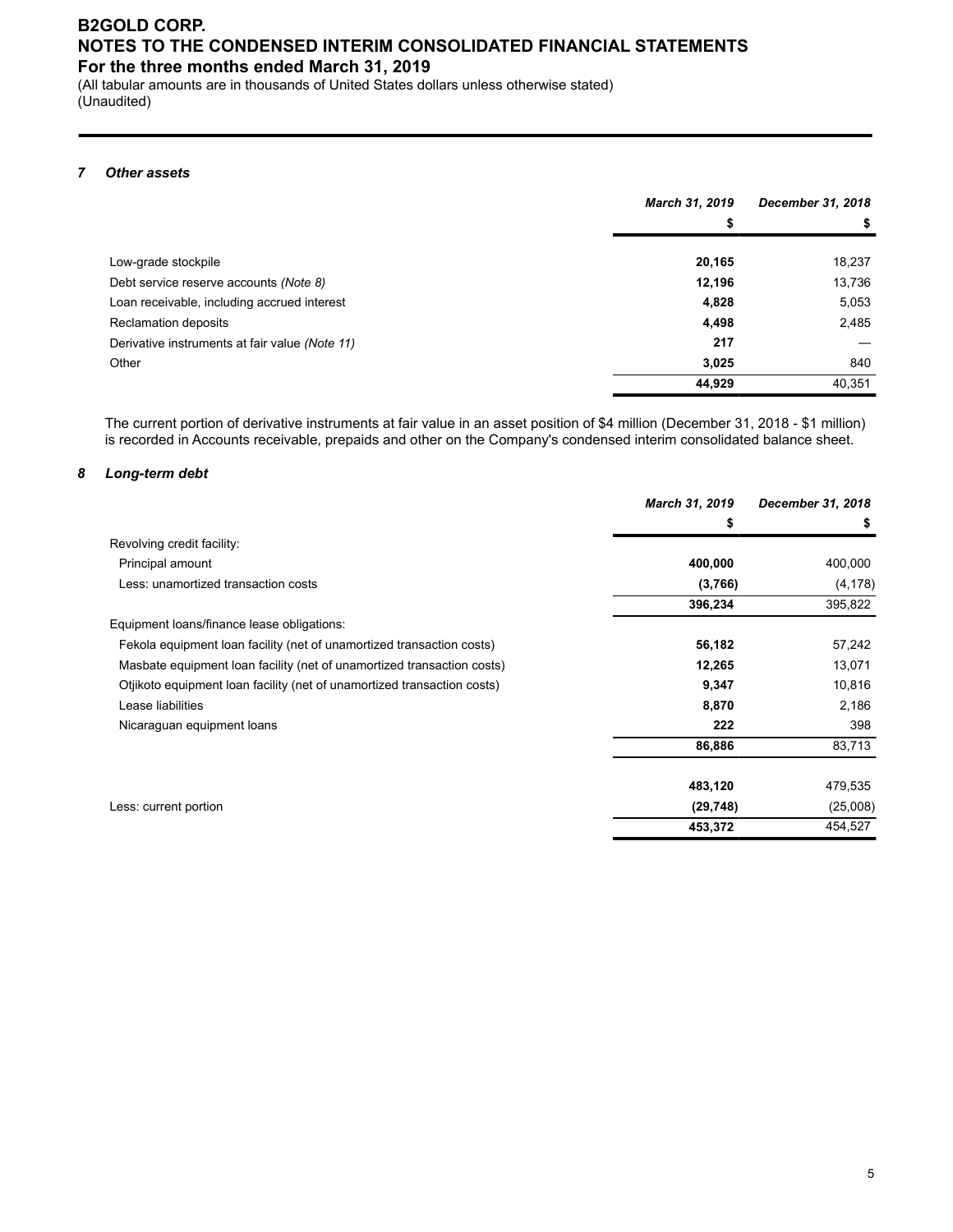(All tabular amounts are in thousands of United States dollars unless otherwise stated) (Unaudited)

The changes in debt balances during the three months ended March 31, 2019 are as follows:

|                                            | Revolving<br>credit facility | <b>Equipment</b><br>loans | Lease<br><b>Liabilities</b> | <b>Nicaraguan</b><br>equipment<br>loans | Total     |
|--------------------------------------------|------------------------------|---------------------------|-----------------------------|-----------------------------------------|-----------|
|                                            | \$                           | \$                        |                             | \$                                      | \$        |
| Balance at December 31, 2018               | 395,822                      | 81,129                    | 2,186                       | 398                                     | 479,535   |
| Adoption of IFRS 16 (Note 2)               |                              |                           | 7,535                       |                                         | 7,535     |
| Debt repayments                            |                              | (2,312)                   | (711)                       | (176)                                   | (3, 199)  |
| Foreign exchange gains                     |                              | (1, 170)                  | (42)                        |                                         | (1,212)   |
| Non-cash interest and financing<br>expense | 412                          | 147                       |                             |                                         | 559       |
| Accretion                                  |                              |                           | (98)                        |                                         | (98)      |
| Balance at March 31, 2019                  | 396,234                      | 77,794                    | 8,870                       | 222                                     | 483,120   |
| Less current portion                       |                              | (27, 033)                 | (2, 493)                    | (222)                                   | (29, 748) |
|                                            | 396,234                      | 50,761                    | 6,377                       |                                         | 453,372   |

### *Revolving corporate credit facility*

As at March 31, 2019, the Company had drawn down \$400 million under the \$500 million revolving credit facility ("RCF"), leaving an undrawn and available balance of \$100 million.

The Company has provided security on the RCF in the form of a general security interest over the Company's assets and pledges creating a charge over the shares of certain of the Company's direct and indirect subsidiaries. In connection with the existing RCF, the Company must also maintain certain net tangible worth and ratios for leverage and interest coverage. As at March 31, 2019, the Company was in compliance with these debt covenants.

### *Fekola equipment loan facility*

As at March 31, 2019, Euro 2 million (\$2 million equivalent) was available for future drawdowns. The Company is required to maintain a deposit in a debt service reserve account ("DSRA") equal at all times to the total of the principal, interest and other payments that become payable over the next six month period. At March 31, 2019, the balance in the DSRA was Euro 8 million (\$9 million equivalent).

### *Otjikoto equipment loan facility*

The Company is required to maintain a deposit in a DSRA equal at all times to the total of the principal, interest and other payments that become payable over the next six month period. At March 31, 2019, the balance in the DSRA was \$3 million.

### *Masbate equipment loan facility*

As at March 31, 2019, \$1 million was available for future drawdowns.

### *9 Share capital*

The Company's authorized share capital consists of an unlimited number of common shares and an unlimited number of preferred shares. As at March 31, 2019, the Company had 1,004,748,151 common shares outstanding, including 1,705,000 common shares being held in trust under the Company's Incentive Plan. No preferred shares were outstanding.

For the three months ended March 31, 2019, share-based payments expense, relating to the vesting of stock options, was \$4 million, (2018 - \$3 million) net of \$1 million (2018 - \$nil) capitalized to mining interests.

For the three months ended March 31, 2019, the Company issued 10 million shares for proceeds of \$20 million, upon the exercise of stock options. Subsequent to March 31, 2019, 3 million shares were issued for proceeds of \$4 million upon the exercise of stock options.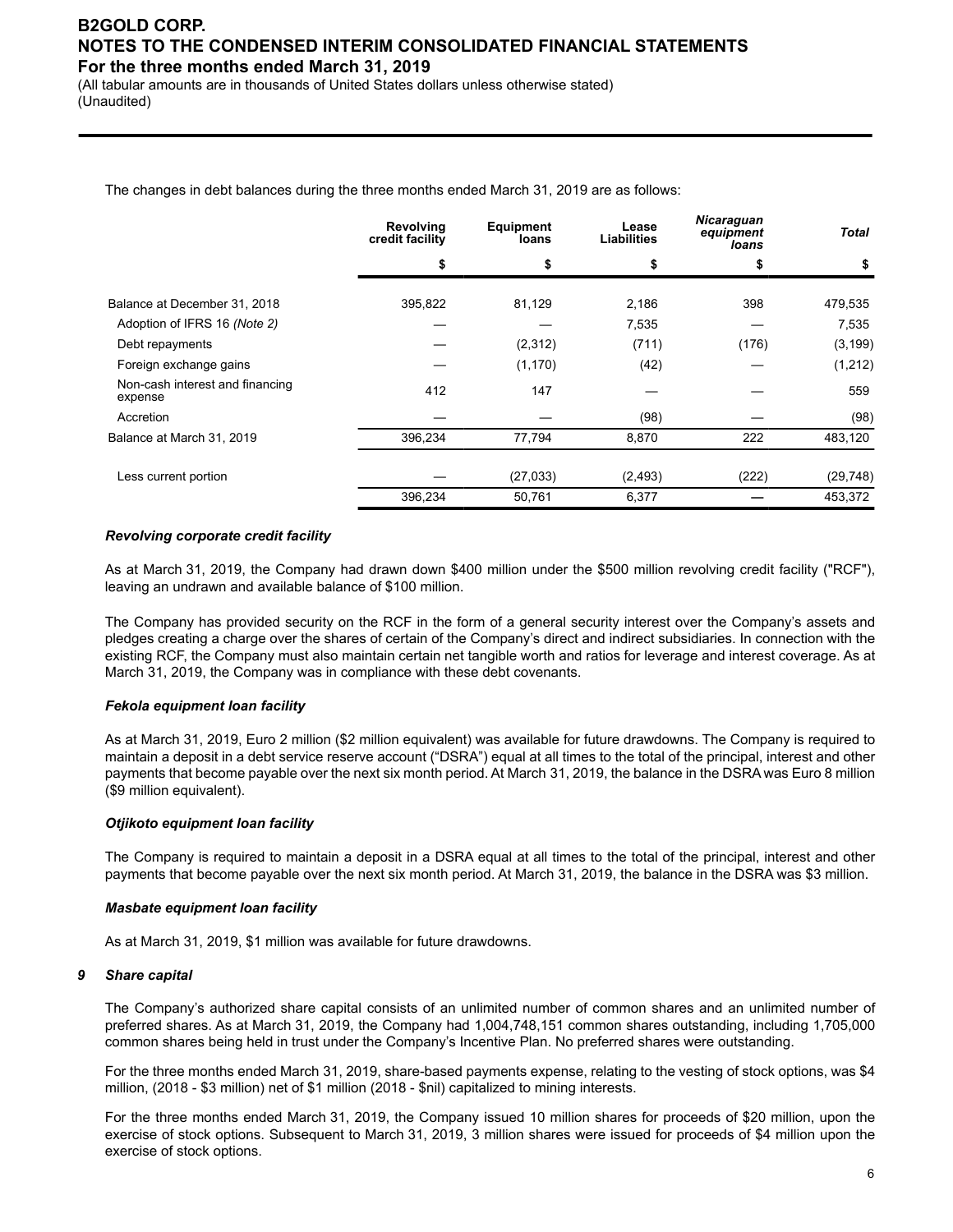(All tabular amounts are in thousands of United States dollars unless otherwise stated) (Unaudited)

During the three months ended March 31, 2019, 0 million options were granted. As at March 31, 2019, 57 million stock options were outstanding.

A summary of changes to stock options outstanding:

|                                  | <b>Number of</b><br>outstanding<br>options<br>('000's) | Weighted-average<br>exercise price<br>$(in$ $Cdn$ . $$)$ |
|----------------------------------|--------------------------------------------------------|----------------------------------------------------------|
|                                  |                                                        |                                                          |
| Outstanding at December 31, 2018 | 67,632                                                 | 2.96                                                     |
| Granted                          | 155                                                    | 3.72                                                     |
| Exercised                        | (10, 771)                                              | 2.61                                                     |
| Forfeited or expired             | (165)                                                  | 3.49                                                     |
| Outstanding at March 31, 2019    | 56,851                                                 | 3.03                                                     |
|                                  |                                                        |                                                          |

For the three months ended March 31, 2019, share-based payments expense, relating to the vesting of restricted share units ("RSUs"), was \$1 million (2018 - \$1 million).

There were no RSUs issued during the period. As at March 31, 2019, 2 million RSUs were outstanding. Subsequent to March 31, 2019, 3 million RSU were issued to employees of the Company.

There were 18,000 deferred share units ("DSUs") issued during the period. As at March 31, 2019, 534,000 DSUs were outstanding. Subsequent to March 31, 2019, 297,000 million DSUs were issued to directors of the Company.

### *Earnings per share*

The following is the calculation of diluted net income attributable to shareholders of the Company for the period:

|                                                                                 | For the three<br>months ended<br>Mar. 31, 2019 |                          | For the three<br>months ended<br>Mar. 31, 2018 |          |
|---------------------------------------------------------------------------------|------------------------------------------------|--------------------------|------------------------------------------------|----------|
| Net income for the period (attributable to shareholders of the Company)         |                                                | 22.295                   | \$                                             | 56.482   |
| Dilutive impact of gain on fair value of convertible notes                      |                                                | $\overline{\phantom{0}}$ |                                                | (11,214) |
| Diluted net income for the period (attributable to shareholders of the Company) |                                                | 22.295                   | \$                                             | 45.268   |

The following is the calculation of diluted weighted average number of common shares outstanding for the period:

|                                                                             | For the three<br>months ended<br>Mar. 31, 2019 | For the three<br>months ended<br>Mar. 31, 2018 |
|-----------------------------------------------------------------------------|------------------------------------------------|------------------------------------------------|
| Basic weighted average number of common shares outstanding (in thousands)   | 1,001,410                                      | 982,160                                        |
| Effect of dilutive securities:                                              |                                                |                                                |
| Convertible notes                                                           |                                                | 65,798                                         |
| Stock options                                                               | 13,411                                         | 15.135                                         |
| Restricted share units                                                      | 663                                            | 439                                            |
| Diluted weighted average number of common shares outstanding (in thousands) | 1,015,484                                      | 1,063,532                                      |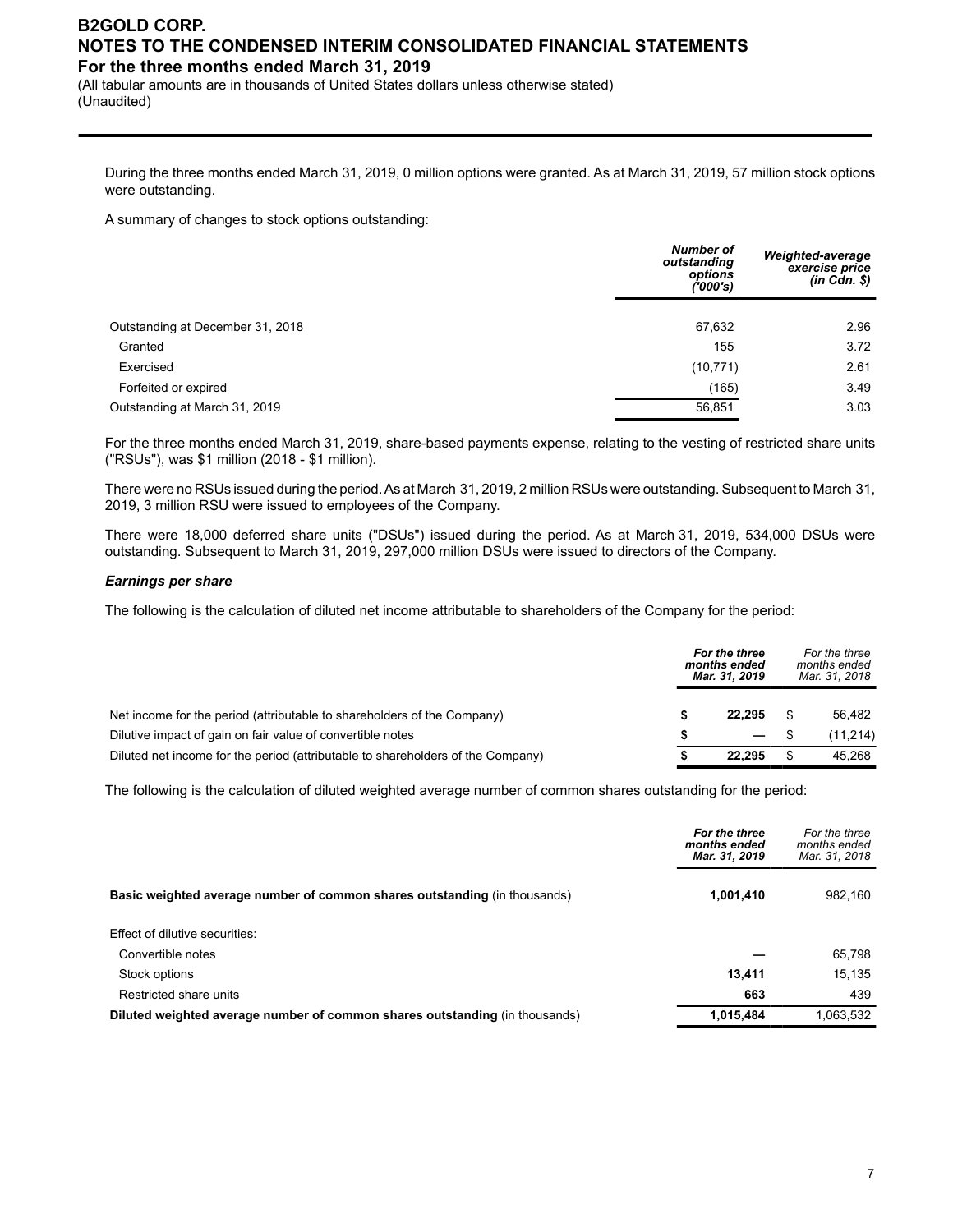(All tabular amounts are in thousands of United States dollars unless otherwise stated) (Unaudited)

The following is the basic and diluted earnings per share:

|                                                                         | For the three<br>months ended<br>Mar. 31, 2019 |    | For the three<br>months ended<br>Mar. 31, 2018 |  |
|-------------------------------------------------------------------------|------------------------------------------------|----|------------------------------------------------|--|
| <b>Earnings per share</b> (attributable to shareholders of the Company) |                                                |    |                                                |  |
| Basic                                                                   | \$<br>0.02                                     |    | 0.06                                           |  |
| Diluted                                                                 | \$<br>0.02                                     | \$ | 0.04                                           |  |

### *10 Prepaid Sales*

During the three months ended March 31, 2019, the Company delivered 15,169 ounces into contracts valued at \$18 million. As the Company physically delivers ounces into the contracts, the portion of the Prepaid Sales relating to the delivered ounces was recognized as gold revenue in the statement of operations.

As at March 31, 2019, the Company had \$12 million of outstanding contracts for the delivery of 10,113 ounces during the second quarter of 2019.

### *11 Derivative Financial instruments*

### *Fuel derivatives*

During the three months ended March 31, 2019, the Company entered into additional forward contracts for the purchase of 24,852,000 litres of gas oil and additional collar contracts for 19,202,000 litres of gas oil with settlements scheduled between August 2019 and January 2021. These derivative instruments were not designated as hedges by the Company and are being recorded at FVTPL.

The following is a summary, by maturity dates, of the Company's fuel derivatives contracts outstanding as at March 31, 2019:

|                       | 2019       | 2020       | 2021       | <b>Total</b> |
|-----------------------|------------|------------|------------|--------------|
| Forward - fuel oil:   |            |            |            |              |
| Litres (thousands)    | 25,766     | 16,438     |            | 42,204       |
| Average strike price  | \$<br>0.32 | \$<br>0.33 | \$         | \$<br>0.32   |
| Forward - gas oil:    |            |            |            |              |
| Litres (thousands)    | 22,782     | 21,908     | 1,717      | 46,407       |
| Average strike price  | \$<br>0.45 | \$<br>0.49 | \$<br>0.49 | \$<br>0.47   |
| Forward - diesel:     |            |            |            |              |
| Litres (thousand)     | 1,925      | 1,599      |            | 3,524        |
| Average strike price  | \$<br>0.51 | \$<br>0.57 | \$         | \$<br>0.54   |
| Collars - fuel oil:   |            |            |            |              |
| Litres (thousand)     | 6,536      | 10,697     | 1,969      | 19,202       |
| Average ceiling price | \$<br>0.29 | \$<br>0.27 | \$<br>0.27 | \$<br>0.28   |
| Average floor price   | \$<br>0.42 | \$<br>0.40 | \$<br>0.40 | \$<br>0.41   |

The unrealized fair value of these contracts at March 31, 2019 was \$5 million.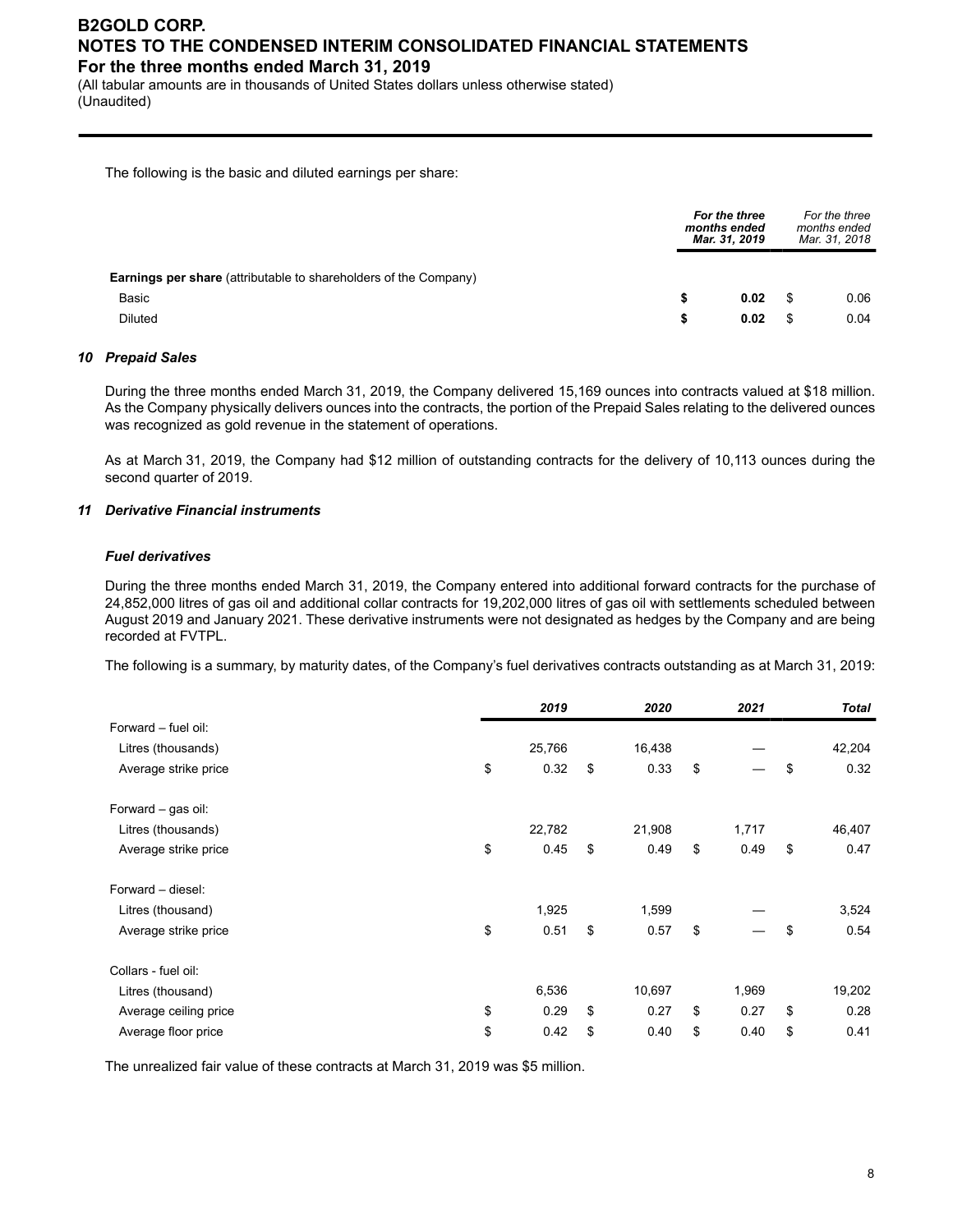(All tabular amounts are in thousands of United States dollars unless otherwise stated) (Unaudited)

#### *Interest Rate Swaps*

On January 24, 2019, the Company entered into a series of interest swaps with a notional amount of \$125 million with settlements scheduled between April 2019 and July 2021. Under these contracts, the Company receives a floating rate equal to the 3 month United States dollar LIBOR rate and pays a fixed rate of between 2.36% and 2.67%. These derivative instruments were not designated as hedges by the Company and are being recorded at FVTPL. The unrealized fair value of these contracts at March 31, 2019 was \$0 million.

### *12 Financial Instruments*

The Company's financial assets and liabilities are classified based on the lowest level of input significant to the fair value measurement based on the fair value hierarchy:

Level 1 – quoted prices in active markets for identical assets or liabilities;

Level 2 – inputs other than quoted prices included in Level 1 that are observable for the asset or liability, either directly (i.e. as prices) or indirectly (i.e. derived from prices); and

Level 3 – inputs for the asset or liability that are not based on observable market data.

As at March 31, 2019, the Company's financial assets and liabilities that are measured and recognized at fair value on a recurring basis are categorized as follows:

|                                     | As at March 31, 2019 |         | As at December 31, 2018 |         |
|-------------------------------------|----------------------|---------|-------------------------|---------|
|                                     | Level 1              | Level 2 | Level 1                 | Level 2 |
|                                     |                      |         | S                       | \$      |
| Long-term investments (Note 5)      | 4,824                |         | 4,155                   |         |
| Fuel derivative contracts (Note 11) |                      | 4,588   |                         | (1,837) |
| Interest rate swaps (Note 11)       |                      | (241)   |                         | 740     |

The fair value of the Company's long-term investments were determined using market quotes from an active market for each investment.

The fair value of the fuel derivative contracts and interest rate swaps were determined using prevailing market rates for instruments with similar characteristics.

The fair value of the Company's other financial instruments approximate their carrying value.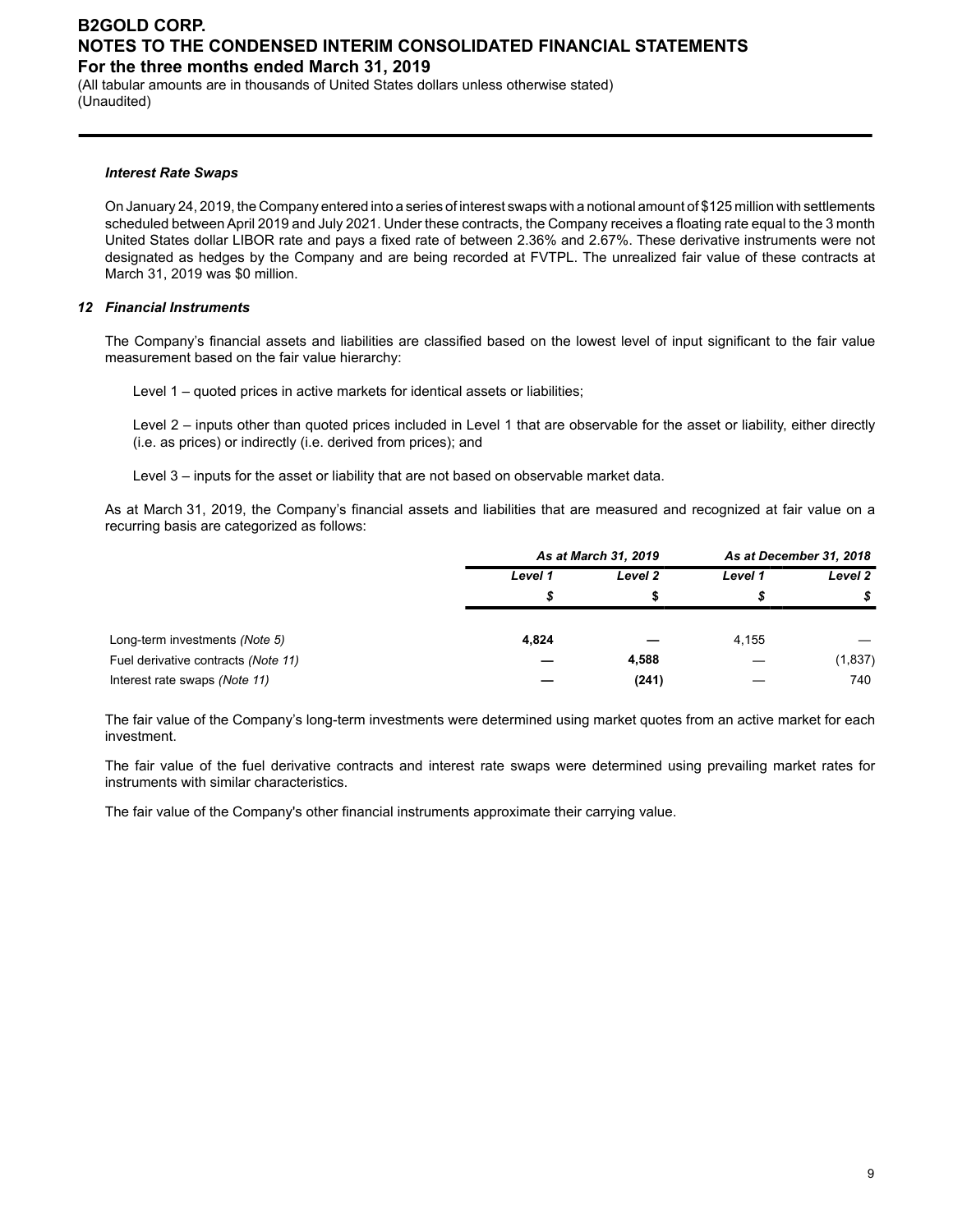(All tabular amounts are in thousands of United States dollars unless otherwise stated) (Unaudited)

### *13 Income and other taxes*

Income tax expense differs from the amount that would result from applying the Canadian federal and provincial income tax rates to earnings from operations before taxes. These differences result from the following items:

|                                                                   | For the three<br>months ended<br>Mar. 31, 2019 | For the three<br>months ended<br>Mar. 31, 2018 |
|-------------------------------------------------------------------|------------------------------------------------|------------------------------------------------|
|                                                                   | \$                                             | \$                                             |
| Consolidated income before income taxes                           | 65,549                                         | 87,959                                         |
| Canadian federal and provincial income tax rates                  | 27.00%                                         | 27.00%                                         |
| Income tax expense at statutory rates                             | 17,698                                         | 23,749                                         |
| Increase (decrease) attributable to:                              |                                                |                                                |
| Effects of different foreign statutory tax rates and tax holidays | 448                                            | 582                                            |
| Non-deductible expenditures                                       | 7,313                                          | 6,746                                          |
| Losses for which no tax benefit has been recorded                 | 3,927                                          | 7,921                                          |
| Benefit of optional tax deductions                                | (2,684)                                        |                                                |
| Withholding tax                                                   | 2,140                                          | 2,168                                          |
| Minimum tax                                                       | 1,435                                          | 1,259                                          |
| Change due to foreign exchange                                    | 8,638                                          | (12,035)                                       |
| Amounts over provided in prior years                              |                                                | 141                                            |
| Changes in estimates of deferred tax assets                       | 111                                            |                                                |
| Income tax expense                                                | 39,026                                         | 30,531                                         |
| Current income tax, withholding and other taxes                   | 27,181                                         | 39,479                                         |
| Deferred income tax expense (recovery)                            | 11,845                                         | (8,948)                                        |
| Income tax expense                                                | 39,026                                         | 30,531                                         |
|                                                                   |                                                |                                                |

Included in current income tax expense for the three months ended March 31, 2019, is \$5 million (2018 - \$5 million) related to the State of Mali's 10% priority dividend on its free carried interest in the Fekola Mine. This priority dividend is accounted for as an income tax in accordance with IAS 12, *Income Taxes.*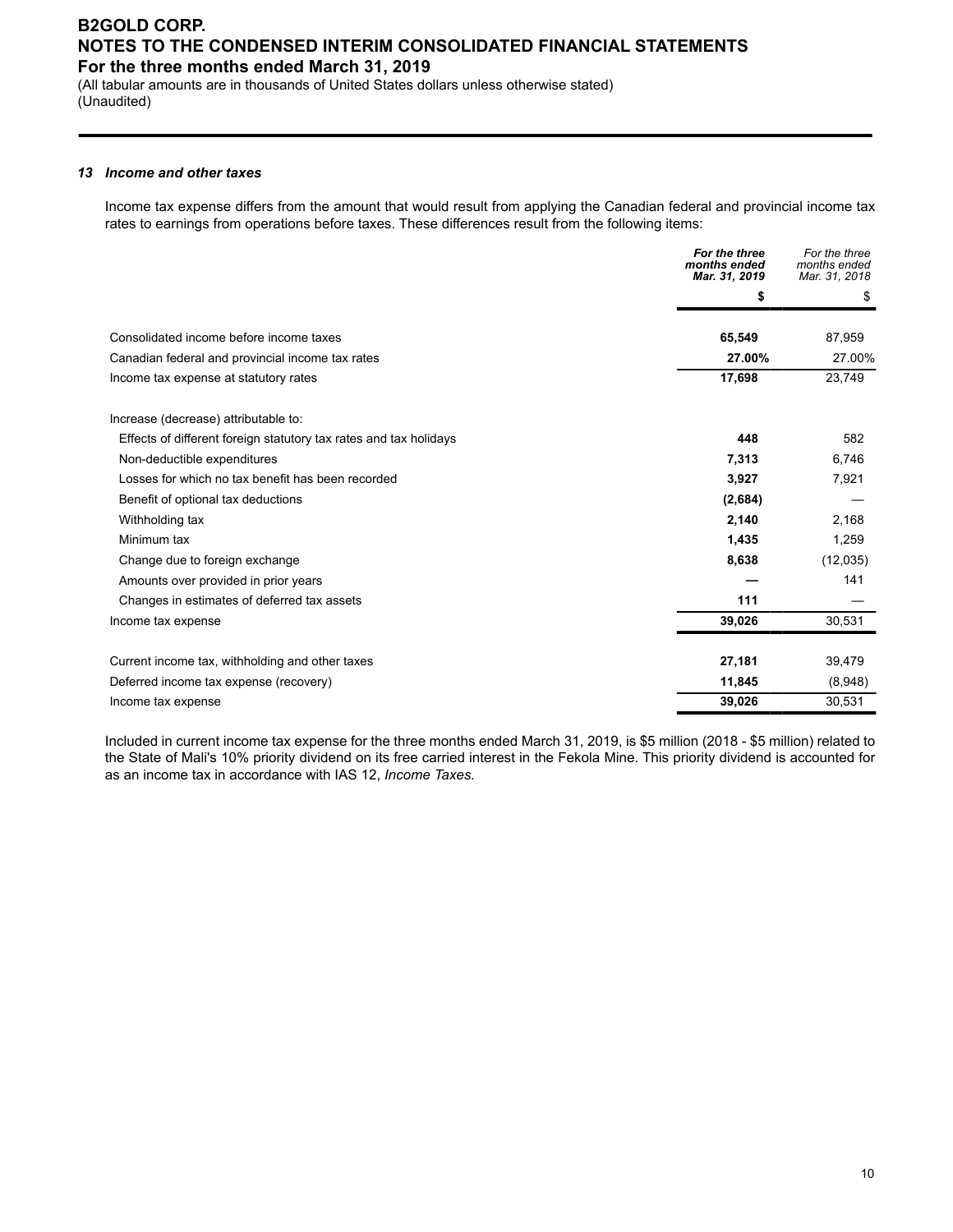(All tabular amounts are in thousands of United States dollars unless otherwise stated) (Unaudited)

### *14 Supplementary cash flow information*

Supplementary disclosure of cash flow information is provided in the tables below:

### *Non-cash charges (credits):*

|                                                    | For the three<br>months ended<br>Mar. 31, 2019 | For the three<br>months ended<br>Mar. 31, 2018 |  |
|----------------------------------------------------|------------------------------------------------|------------------------------------------------|--|
|                                                    | S                                              |                                                |  |
| Depreciation and depletion                         | 67,390                                         | 81,248                                         |  |
| Delivery into prepaid sales (Note 10)              | (18,000)                                       | (15,000)                                       |  |
| Interest and financing expense                     | 7,160                                          | 7,676                                          |  |
| Unrealized gain on fair value of convertible notes |                                                | (11, 214)                                      |  |
| Share-based payments (Note 9)                      | 4,747                                          | 3,994                                          |  |
| Unrealized gains on derivative instruments         | (5, 444)                                       | (2, 105)                                       |  |
| Impairment of long-lived assets (Note 6)           |                                                | 18,186                                         |  |
| Provision for non-recoverable input taxes          | (50)                                           | 556                                            |  |
| Deferred income tax expense (recovery) (Note 13)   | 11,845                                         | (8,948)                                        |  |
| Other                                              | (3,298)                                        | 324                                            |  |
|                                                    | 64,350                                         | 74,717                                         |  |

### *Changes in non-cash working capital:*

| For the three<br>Mar. 31, 2019 | For the three<br>months ended<br>Mar. 31, 2018 |
|--------------------------------|------------------------------------------------|
| \$                             | \$                                             |
| (5, 977)                       | (1,302)                                        |
| (2,000)                        | (557)                                          |
| 1,670                          | (15, 892)                                      |
| (8,700)                        | (4,540)                                        |
| 13,085                         | 36,101                                         |
| (1,922)                        | 13,810                                         |
|                                | months ended                                   |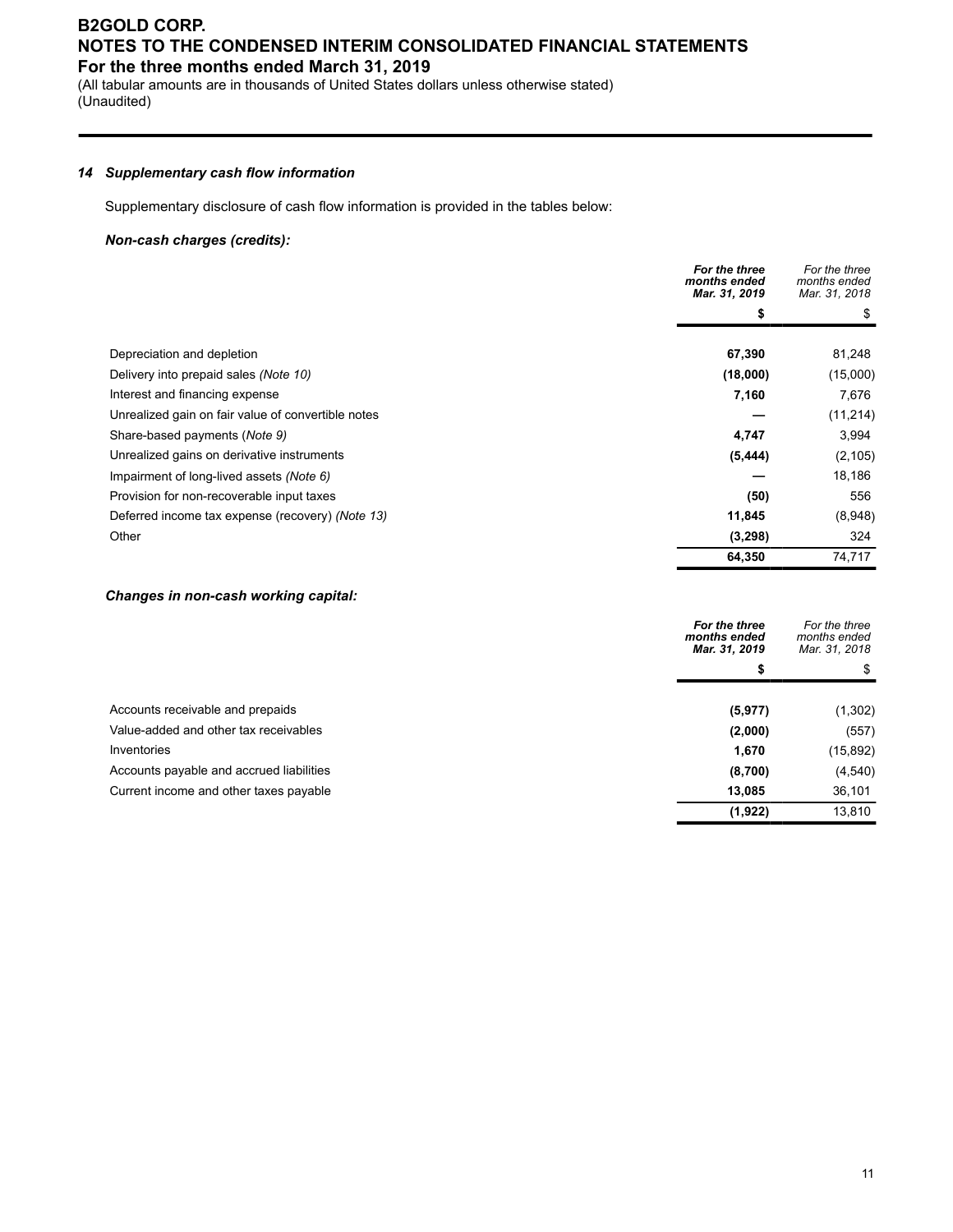(All tabular amounts are in thousands of United States dollars unless otherwise stated) (Unaudited)

#### *Other exploration and development:*

|                                 | For the three<br>months ended<br>Mar. 31, 2019 | For the three<br>months ended<br>Mar. 31, 2018 |  |
|---------------------------------|------------------------------------------------|------------------------------------------------|--|
|                                 | \$                                             | \$                                             |  |
| Fekola Mine, exploration        | (2,095)                                        | (1,985)                                        |  |
| Masbate Mine, exploration       | (962)                                          | (1,098)                                        |  |
| Otjikoto Mine, exploration      | (331)                                          | (404)                                          |  |
| Libertad Mine, exploration      | (1, 146)                                       | (1, 167)                                       |  |
| Limon Mine, exploration         | (465)                                          | (1, 308)                                       |  |
| Fekola Regional, exploration    | (238)                                          | (3, 199)                                       |  |
| Toega Project, exploration      | (471)                                          | (2, 189)                                       |  |
| Kiaka Project, exploration      | (480)                                          | (153)                                          |  |
| Ondundu Project, exploration    | (207)                                          | (329)                                          |  |
| Finland Properties, exploration | (220)                                          | (578)                                          |  |
| Other                           | (1,753)                                        | (1, 243)                                       |  |
|                                 | (8,368)                                        | (13, 653)                                      |  |

### *Non-cash investing and financing activities:*

|                                                                         | For the three<br>months ended<br>Mar. 31, 2019 | For the three<br>months ended<br>Mar. 31, 2018 |
|-------------------------------------------------------------------------|------------------------------------------------|------------------------------------------------|
|                                                                         | æ                                              | \$                                             |
| Interest on loan to non-controlling interest                            | 858                                            |                                                |
| Share-based payments, capitalized to mineral property interests         | 582                                            | 364                                            |
| Change in current liabilities relating to mineral property expenditures | 495                                            | (10, 276)                                      |
| Foreign exchange gain (loss) on Fekola equipment loan facility          | 1.170                                          | (1, 472)                                       |

For the three months ended March 31, 2019, the Company paid \$7 million of income taxes in cash (2018 - \$2 million).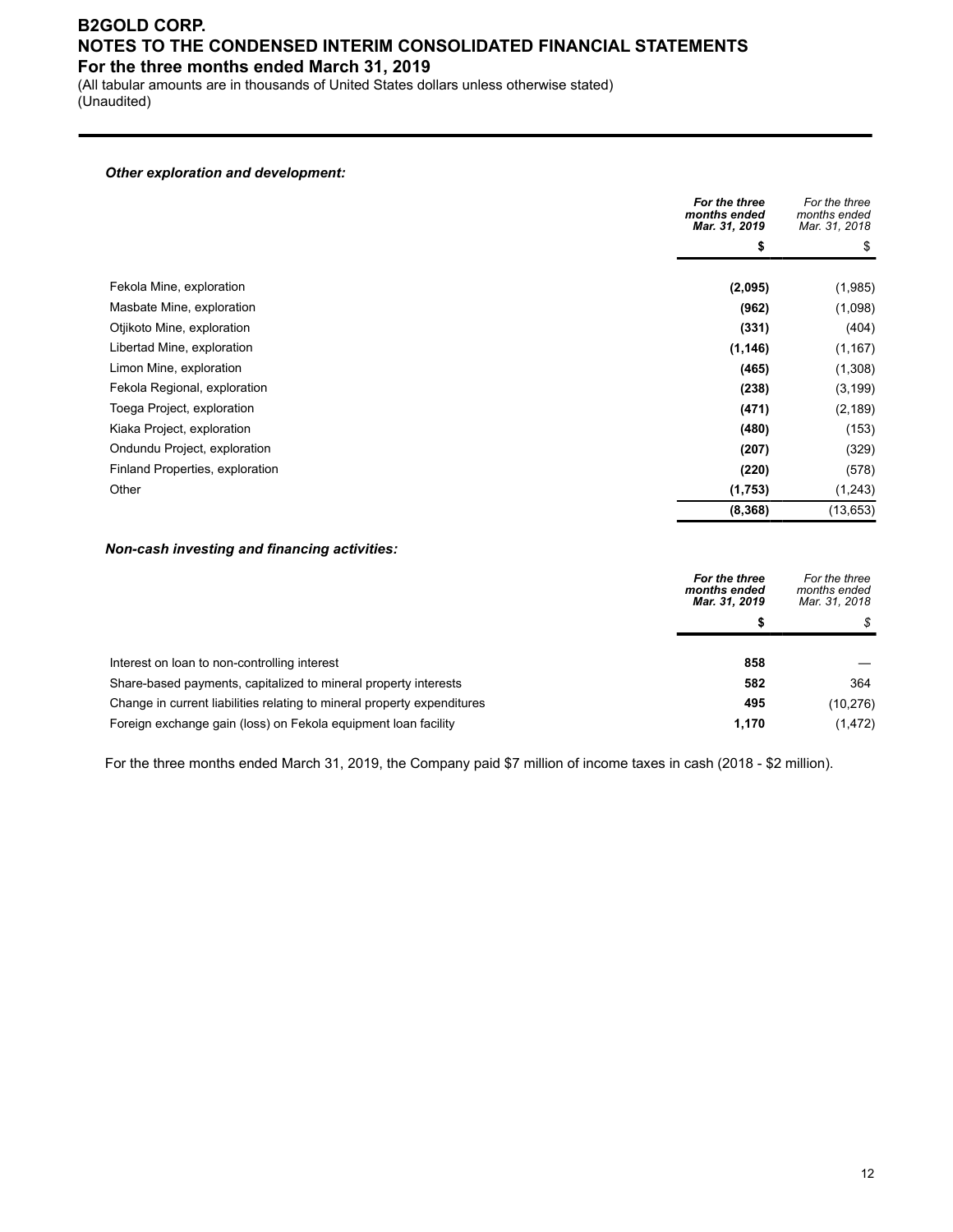(All tabular amounts are in thousands of United States dollars unless otherwise stated) (Unaudited)

#### *15 Segmented Information*

The Company's reportable operating segments include its mining operations, namely the Fekola, Masbate, Otjikoto, Libertad, and Limon mines. The "Other Mineral Properties" segment consists of the Company's interests in mineral properties which are at various stages of exploration and development. The "Corporate and Other" segment includes corporate operations.

The Company's segments are summarized in the following tables:

|                           | For the three months ended March 31, 2019 |                               |                         |                         |               |                                                     |                      |           |
|---------------------------|-------------------------------------------|-------------------------------|-------------------------|-------------------------|---------------|-----------------------------------------------------|----------------------|-----------|
|                           | Fekola<br><b>Mine</b>                     | <b>Masbate</b><br><b>Mine</b> | Otjikoto<br><b>Mine</b> | Libertad<br><b>Mine</b> | Limon<br>Mine | <b>Other</b><br><b>Mineral</b><br><b>Properties</b> | Corporate<br>& Other | Total     |
|                           | \$                                        | \$                            | \$                      | \$                      | \$            | \$                                                  | \$                   | \$        |
|                           |                                           |                               |                         |                         |               |                                                     |                      |           |
| External gold revenue     | 151.485                                   | 65,827                        | 48,604                  | 12,758                  | 4,990         | —                                                   | 18.000               | 301,664   |
| Intersegment gold revenue |                                           |                               |                         | 9,951                   | 9,983         |                                                     | (19, 934)            |           |
| <b>Production costs</b>   | 46.028                                    | 27,517                        | 19,292                  | 22,363                  | 11,302        |                                                     |                      | 126,502   |
| Depreciation & depletion  | 30.253                                    | 12,993                        | 17,385                  | 3,538                   | 3,221         |                                                     | 237                  | 67,627    |
| Net income (loss)         | 32.600                                    | 15,741                        | 2,015                   | (6,279)                 | (2,396)       | (510)                                               | (14, 648)            | 26,523    |
| Capital expenditures      | 23.379                                    | 9,406                         | 7,613                   | 5.497                   | 7,894         | 4,557                                               | 151                  | 58,497    |
| Total assets              | 1.196.468                                 | 532.486                       | 429.417                 | 56.453                  | 94.567        | 232.686                                             | 50.937               | 2,593,014 |

#### *Fekola Mine Masbate Mine Otjikoto Project Libertad Mine Limon Mine Other Mineral Properties Corporate & Other Total \$ \$ \$ \$ \$ \$ \$ \$* External gold revenue 163,280 80,136 57,035 21,959 6,878 — 15,000 344,288 Intersegment gold revenue — — — 2,878 14,414 — (17,292) — Production costs 33,132 33,241 23,494 19,296 13,135 — — 122,298 Depreciation & depletion 32,601 13,388 17,518 8,006 9,735 — 63 81,311 Net income (loss) 58,919 16,954 11,486 (5,413) (3,264) (18,618) (2,636) 57,428 Capital expenditures 23,072 12,935 11,780 5,782 7,288 10,127 31 71,015 Total assets 1,235,778 518,060 447,357 106,752 74,209 210,285 95,190 2,687,631

#### *For the three months ended March 31, 2018*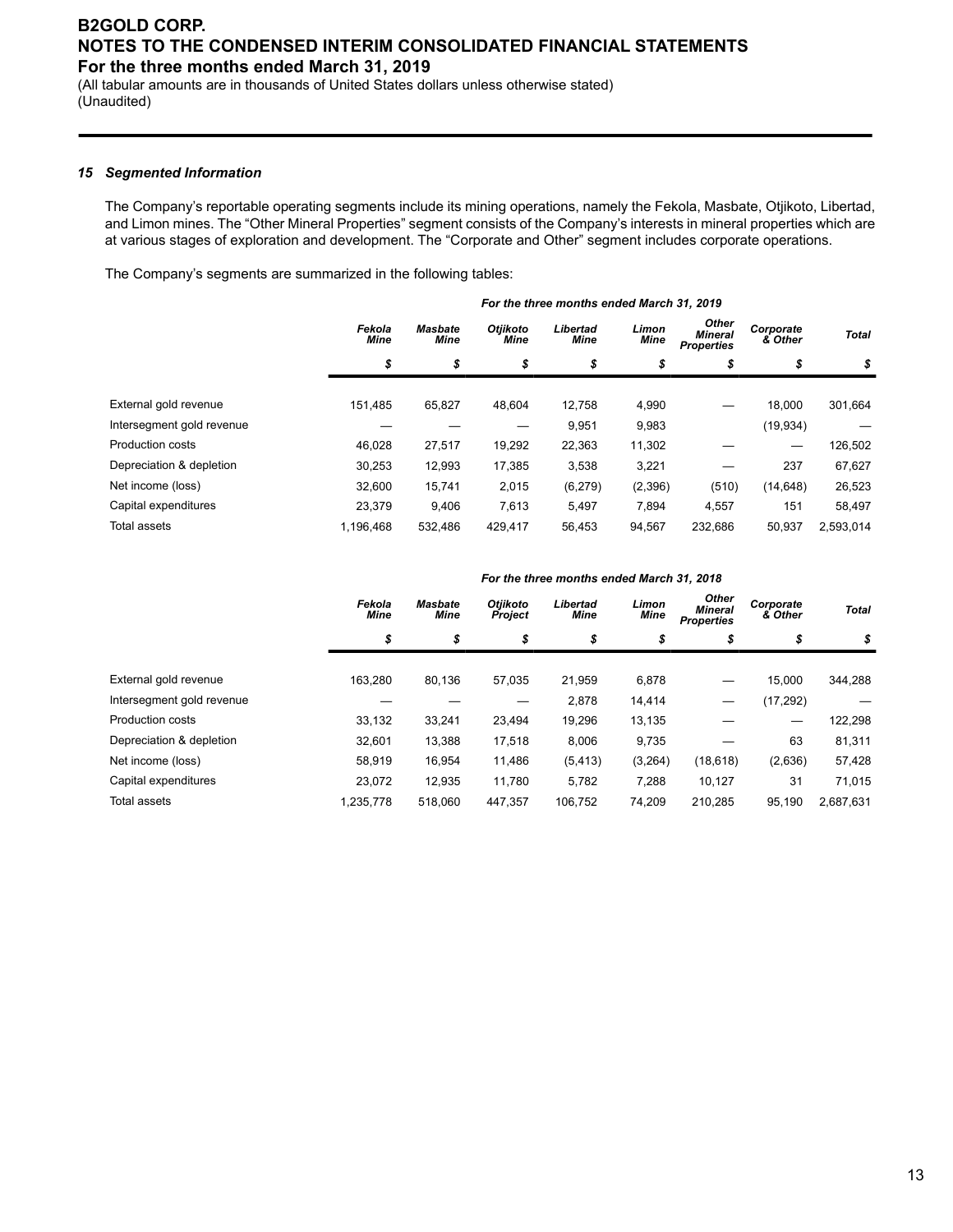(All tabular amounts are in thousands of United States dollars unless otherwise stated) (Unaudited)

The Company's mining interests are located in the following geographical locations:

|                     | March 31, 2019 | December 31, 2018 |
|---------------------|----------------|-------------------|
|                     | \$             | \$                |
| Mining interests    |                |                   |
| Mali                | 1,052,134      | 1,051,327         |
| Philippines         | 432,390        | 433,488           |
| Namibia             | 337,787        | 345,417           |
| <b>Burkina Faso</b> | 100,069        | 98,867            |
| Nicaragua           | 95,291         | 87,576            |
| Colombia            | 83,496         | 82,308            |
| Finland             | 6,167          | 5,947             |
| Canada              | 2,728          | 680               |
| Other               | 2,462          | 1,565             |
|                     | 2,112,524      | 2,107,175         |

### *16 Commitments*

As at March 31, 2019, the Company had the following commitments (in addition to those disclosed elsewhere in these financial statements):

- For payments of \$2 million for mobile equipment at the Masbate Mine, all of which is expected to be incurred in 2019.
- For payments of \$6 million for mobile equipment and \$1 million for the construction of the new Fadougou village at the Fekola Mine all of which is expected to be incurred in 2019.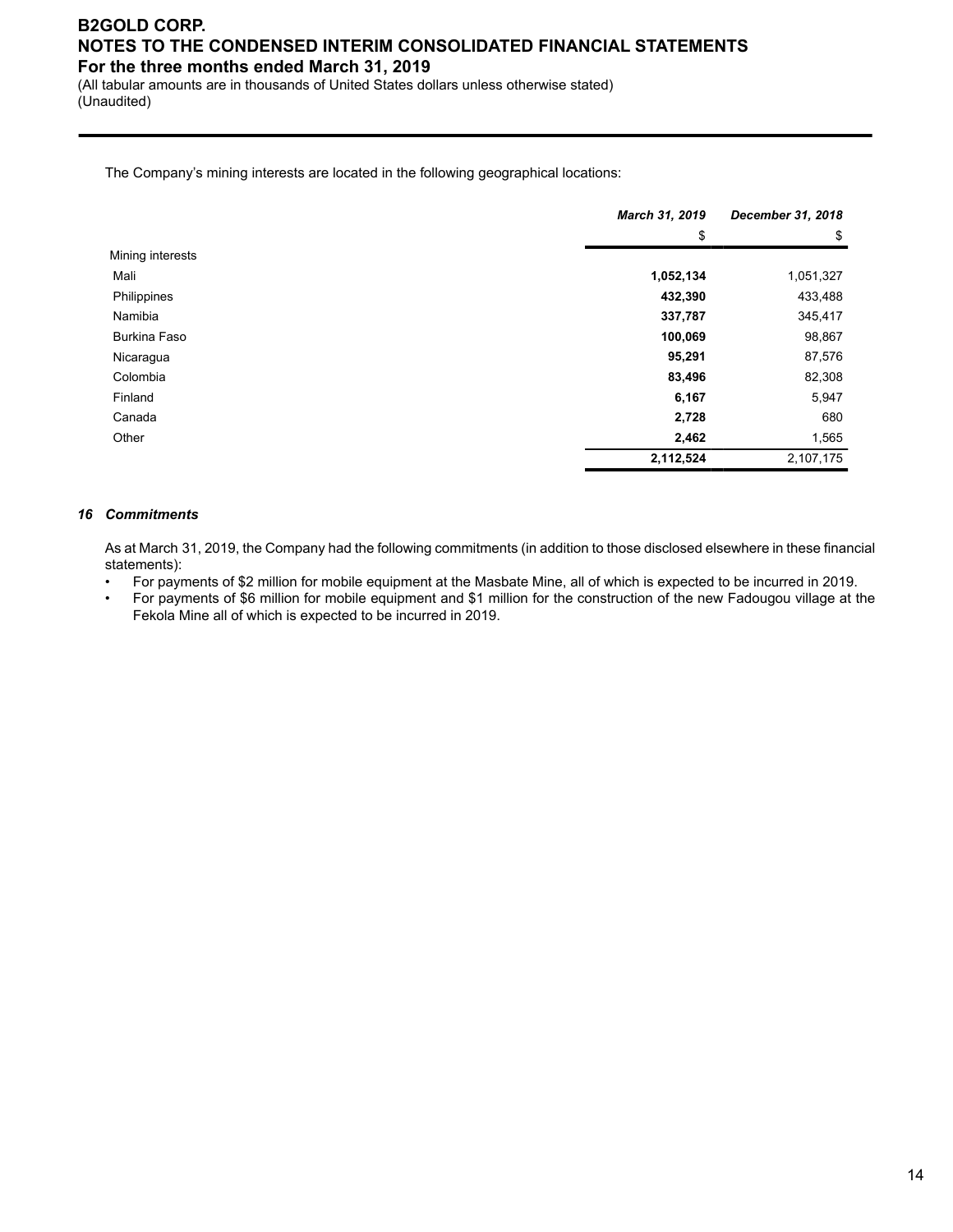## **B2GOLD CORP. MINING INTERESTS SCHEDULE (NOTE 17)**

### **For the three months ended March 31, 2019**

(All tabular amounts are in thousands of United States dollars) (Unaudited)

|                                                                       | Cost                               |                          |                                |                                  | <b>Accumulated depreciation</b>    |                                    |                          |                                  | Net carrying value                 |           |                                       |
|-----------------------------------------------------------------------|------------------------------------|--------------------------|--------------------------------|----------------------------------|------------------------------------|------------------------------------|--------------------------|----------------------------------|------------------------------------|-----------|---------------------------------------|
|                                                                       | <b>Balance</b> at<br>Dec. 31, 2018 | <b>Additions</b>         | Disposals /<br>write-offs      | <b>Reclass</b>                   | <b>Balance</b> at<br>Mar. 31, 2019 | <b>Balance at</b><br>Dec. 31, 2018 | <b>Depreciation</b>      | Disposals /<br>write-offs        | <b>Balance at</b><br>Mar. 31, 2019 | 2019      | As at Mar. 31, As at Dec. 31,<br>2018 |
|                                                                       | \$                                 | \$                       | \$                             | \$                               | \$                                 | \$                                 | \$                       | \$                               | \$                                 | \$        | \$                                    |
| Property, plant and equipment (depletable)                            |                                    |                          |                                |                                  |                                    |                                    |                          |                                  |                                    |           |                                       |
| Fekola                                                                | 1,168,491                          | 23,795                   | (120)                          | $\hspace{0.05cm}$                | 1,192,166                          | (144, 335)                         | (23, 762)                | 120                              | (167, 977)                         | 1,024,189 | 1,024,156                             |
| Masbate                                                               | 681,509                            | 13,627                   | $\overline{\phantom{0}}$       |                                  | 695,136                            | (248, 021)                         | (14, 725)                | $\overline{\phantom{m}}$         | (262, 746)                         | 432,390   | 433,488                               |
| Otjikoto                                                              | 575,127                            | 8,132                    | (192)                          | -                                | 583,067                            | (238, 579)                         | (15, 971)                | 189                              | (254, 361)                         | 328,706   | 336,548                               |
| Libertad                                                              | 315,569                            | 5,194                    | —                              |                                  | 320,763                            | (295, 715)                         | (2,358)                  | $\hspace{0.05cm}$                | (298, 073)                         | 22,690    | 19,854                                |
| Limon                                                                 | 217,263                            | 9,027                    | $\qquad \qquad \longleftarrow$ | $\hspace{0.05cm}$                | 226,290                            | (149, 541)                         | (4,285)                  | $\hspace{0.1mm}-\hspace{0.1mm}$  | (153, 826)                         | 72,464    | 67,722                                |
|                                                                       | 2,957,959                          | 59,775                   | (312)                          | $\overline{\phantom{m}}$         | 3,017,422                          | (1,076,191)                        | (61, 101)                | 309                              | (1, 136, 983)                      | 1,880,439 | 1,881,768                             |
| Exploration & evaluation properties (non-depletable)                  |                                    |                          |                                |                                  |                                    |                                    |                          |                                  |                                    |           |                                       |
| Kiaka                                                                 | 73,173                             | 592                      | --                             |                                  | 73,765                             |                                    |                          |                                  |                                    | 73,765    | 73,173                                |
| Fekola Regional                                                       | 21,903                             | 238                      |                                | -                                | 22,141                             |                                    |                          |                                  |                                    | 22,141    | 21,903                                |
| Toega                                                                 | 19,581                             | 431                      |                                |                                  | 20,012                             | —                                  |                          |                                  | —                                  | 20,012    | 19,581                                |
| Mocoa Royalty                                                         | 10,230                             | $\overline{\phantom{m}}$ |                                |                                  | 10,230                             |                                    |                          |                                  |                                    | 10,230    | 10,230                                |
| Ondundu                                                               | 8,273                              | 207                      |                                |                                  | 8,480                              | _                                  |                          |                                  | —                                  | 8,480     | 8,273                                 |
| Finland                                                               | 5,947                              | 220                      |                                | -                                | 6,167                              | -                                  |                          |                                  | —                                  | 6,167     | 5,947                                 |
| Other                                                                 | 13,542                             | 1,755                    |                                |                                  | 15,297                             | -                                  |                          |                                  |                                    | 15,297    | 13,542                                |
|                                                                       | 152,649                            | 3,443                    | $\equiv$                       | $\overbrace{\phantom{12322111}}$ | 156,092                            | $\equiv$                           | $\overline{\phantom{0}}$ | $\overbrace{\phantom{12322111}}$ | $\equiv$                           | 156,092   | 152,649                               |
| Corporate                                                             |                                    |                          |                                |                                  |                                    |                                    |                          |                                  |                                    |           |                                       |
| Office, furniture & equipment                                         | 2,518                              | 2,285                    | $\overline{\phantom{0}}$       |                                  | 4,803                              | (1,838)                            | (237)                    |                                  | (2,075)                            | 2,728     | 680                                   |
|                                                                       | 3,113,126                          | 65,503                   | (312)                          | $\overline{\phantom{0}}$         | 3,178,317                          | (1,078,029)                        | (61, 338)                | 309                              | (1, 139, 058)                      | 2,039,259 | 2,035,097                             |
| Investments in joint ventures (accounted for using the equity method) |                                    |                          |                                |                                  |                                    |                                    |                          |                                  |                                    |           |                                       |
| Gramalote                                                             | 72,078                             | 1,188                    | $\equiv$                       | $\qquad \qquad -$                | 73,266                             | $\equiv$                           | $\equiv$                 |                                  | $\overline{\phantom{0}}$           | 73,266    | 72,078                                |
|                                                                       | 3,185,204                          | 66,691                   | (312)                          | $\overline{\phantom{0}}$         | 3,251,583                          | (1,078,029)                        | (61, 338)                | 309                              | (1, 139, 058)                      | 2,112,525 | 2,107,175                             |